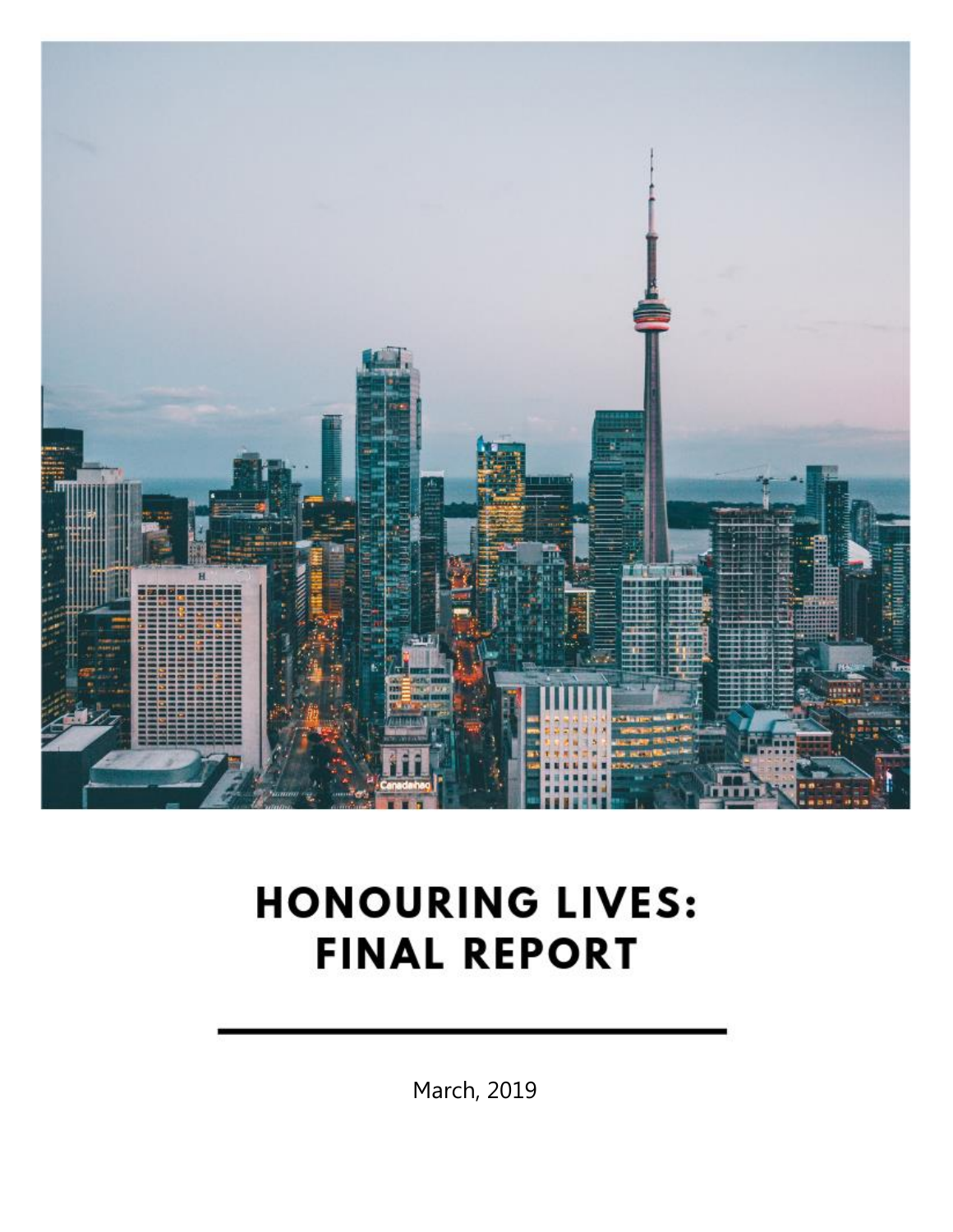# Honouring Lives: Final Report

#### March, 2019

*This report was prepared by:*

Marie Laing

Michelle Firestone

&

Jessica Syrette of

Well Living House

*In partnership with:*

Steve Teekens and the staff of

Native Men's Residence

Harvey Manning and Leslie Saunders of

Anishnawbe Health Toronto

Traditional Knowledge Holders and Community Members

Jacqui Lavalley and Ed Bennett

This project was funded by the Government of Ontario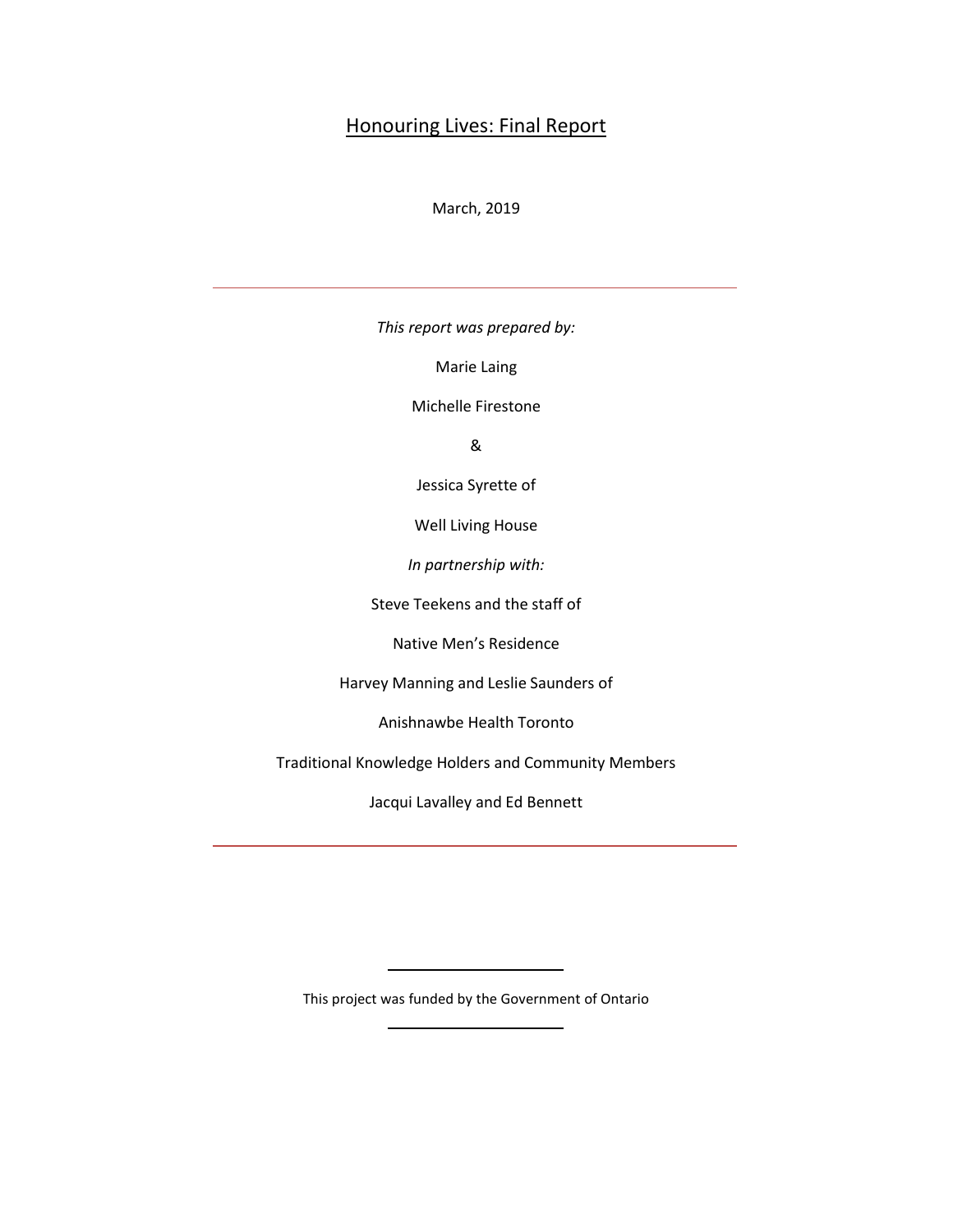# **Table of Contents**

Feedback on this report is welcome, and can be addressed to Dr. Michelle Firestone (firestonem@smh.ca) and Jessica Syrette (syrettej@smh.ca).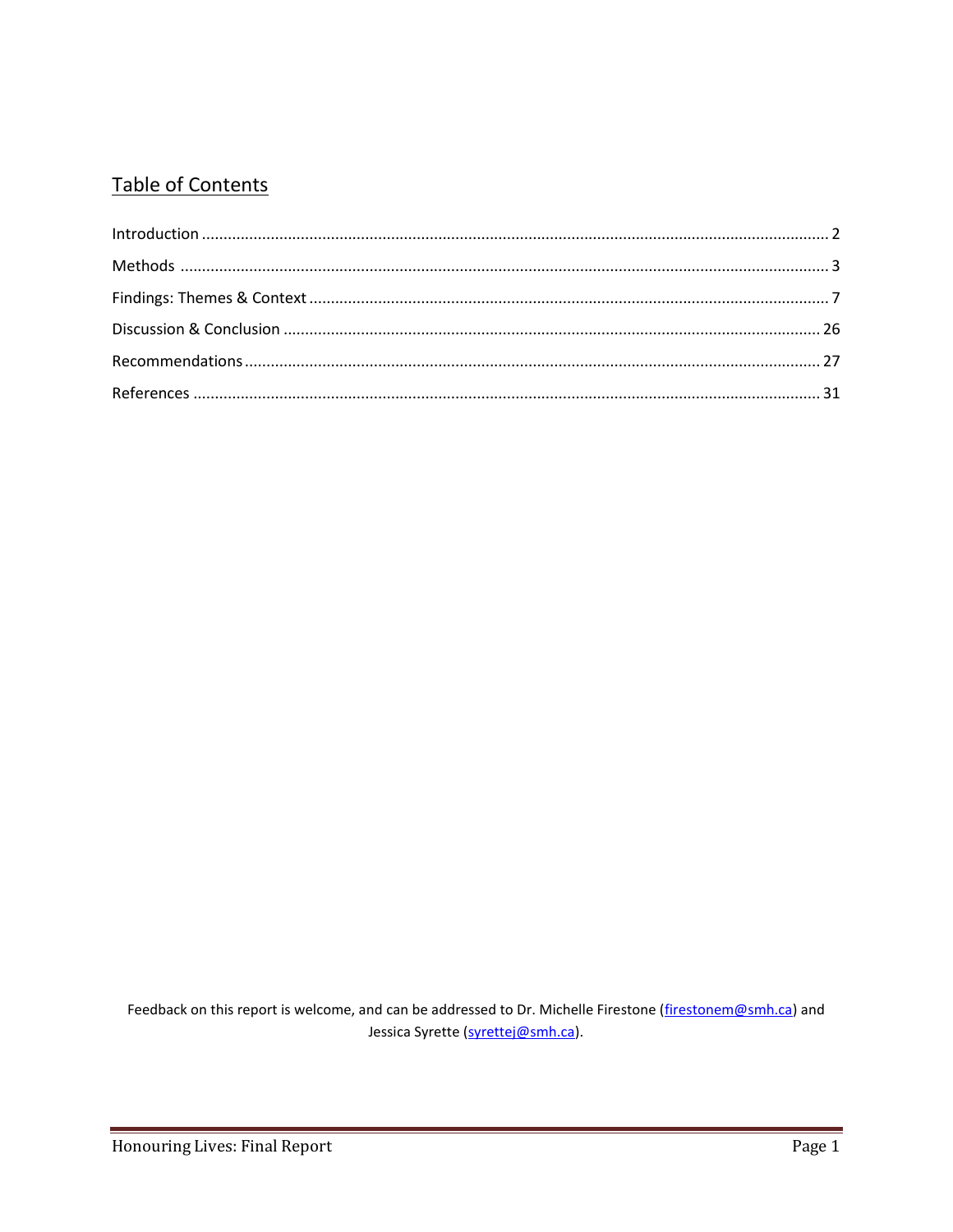# Introduction

In the context of socio-economic deprivation, persistent impacts of historic trauma, and ongoing colonial violence, Indigenous people suffer from elevated burdens of mental health disorders and substance misuse. With over 70% of the Indigenous population living in urban settings in Ontario, ongoing disparities in social determinants of health such as income insecurity, unemployment, food insecurity and inadequate housing are exacerbated with urban residence. Studies like the Toronto Aboriginal Research Project (TARP)<sup>1</sup> have highlighted a number of issues that contribute to homelessness among Indigenous people in the city including addictions and substance use, a lack of affordable housing, challenges with accessible transportation, racism and lateral violence.

For a number of years, health and social service agencies in Toronto have been reporting an unprecedented rise in the number of deaths among people who are homeless and vulnerably housed. In response, Toronto Public Health has been tracking homeless deaths since 2017 to generate a more accurate estimate of the number of deaths and to gain a better understanding of the causes of death.<sup>2</sup> To date, these data do not report on Indigenous identity. Likewise, Indigenous people have been absent from the Coroner's death investigations of people experiencing homelessness. However, some service organizations have been undertaking their own research into premature deaths in the Indigenous community. In one study, collaborating health and social service organizations serving the Indigenous community in Toronto reported that the average age of death among their clients was 37 years, compared to 75 years for the average Torontonian, and found that the cause of death was tied directly to issues arising from homelessness, physical abuse, and/or substance use, and existing chronic health conditions. 3

In February 2017, Na-Me-Res and Well Living House acquired funding for a larger 2-year process evaluation project focused on the *Mino Kaanjigoowin Program,* a client-centred, integrated, culturebased and holistic program that is responding to the complex health and social needs of Indigenous men in Toronto (for a full description of this project and results, see: [www.nameres.org](http://www.nameres.org/) and [www.welllivinghouse.com](file://SHAREDRIVE1/Users/marielaing/Downloads/www.welllivinghouse.com)). A parallel pilot study of 5 'social/verbal' autopsies called Honouring Lives was also conducted during this time. This report presents the innovative and unique methods utilized in the Honouring Lives pilot project, as well as the project findings.

The aim of this project was to explore the root causes and contexts surrounding the increasing number of premature and preventable deaths in the Toronto Indigenous community, as well as the impact of the ripple effects experienced by family, friends and a community of staff across the city. The project also identified gaps in the current systems of care and support services for Indigenous people and examined the resources available to those at-risk that might be contributing factors or producing unintended consequences. Ultimately, this has facilitated the identification of collaborative strategies as well as policy and advocacy efforts that can prevent future deaths.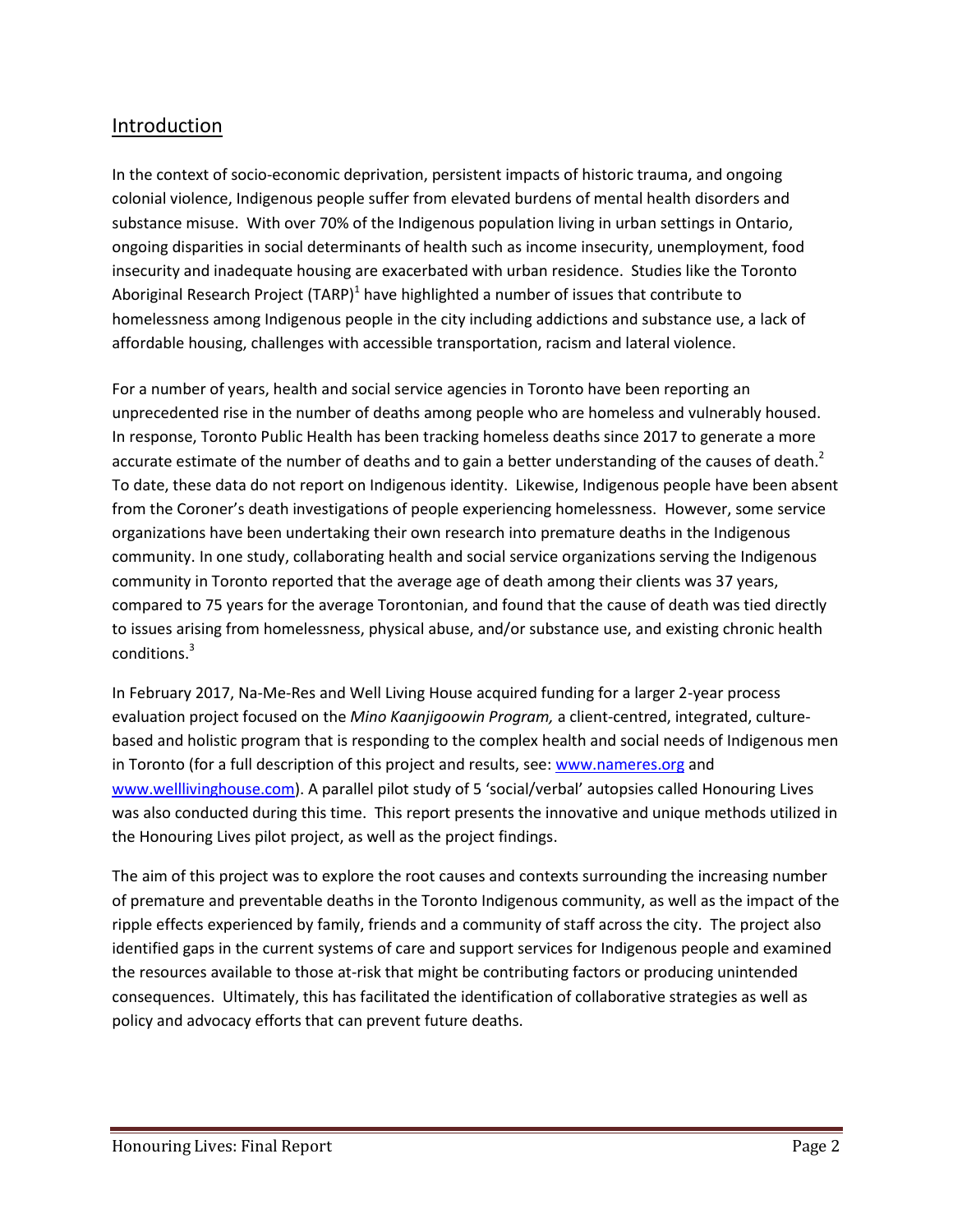# Methods

#### Governance and Research Approach

Using a community-partnered approach, the Well Living House (WLH) led a mixed methods social/verbal autopsy pilot study. This approach built on established methods of community partnered Indigenous health research at WLH<sup>4,5</sup> that aligns with wise practices for conducting Indigenous health research.<sup>6–9</sup>

The WLH upholds Indigenous ethical standards $10, 11$  that ensure balanced relationships between Indigenous and community partners and academics throughout the research process. The project was co-governed by Na-Me-Res and WLH through an established Memorandum of Understanding and an Honouring Lives advisory group consisting of Na-Me-Res and Anishnawbe Health Toronto staff, Well Living House research team members, as well as two community Elders.

#### Subject Selection & Participant Recruitment

Throughout this report, we refer to the five people who are the focus of this project as 'subjects' and the 26 people we interviewed about their lives as both 'participants' and 'key informants.'

Social/verbal autopsy subjects were selected by staff at Na-Me-Res and Anishnawbe Health Toronto based on their knowledge of Toronto's urban Indigenous community. All subjects died no longer than 3 years (May 2014) and 3 months (May 2017) prior to commencement of the study. Five subjects were initially selected who would represent the diversity of Toronto's Indigenous homeless population. Researchers were unable to recruit and adequate number of participants for one of the initially selected community members, and they were removed from the study. Another community member was selected in their place with the help of the same community partners and team.

For each of the five subjects, between five and six interviews were conducted with key informants (friends, family members, and health and social service providers) who knew them and the circumstances surrounding their deaths. Service providers included current or former staff from 5 different health and social service agencies in Toronto.

Participants (n=26) were selected through purposeful sampling. These key informants represent just some parts of the networks of care, support, and community in which the five subjects were embedded. Staff at Na-Me-Res and Anishnawbe Health Toronto identified and provided information to potential participants and then connected them with the research team for interviews.

#### Data Collection

Interviews were conducted using a mixed method tool that included both open- and closed-ended questions relating to the events and circumstances surrounding each death. Closed-ended questions were asked using a survey questionnaire. Open-ended questions allowed respondents to tell their story through a narrative approach, while closed-ended questions helped to provide a more complete chronological inventory of signs, symptoms and possible causes of death.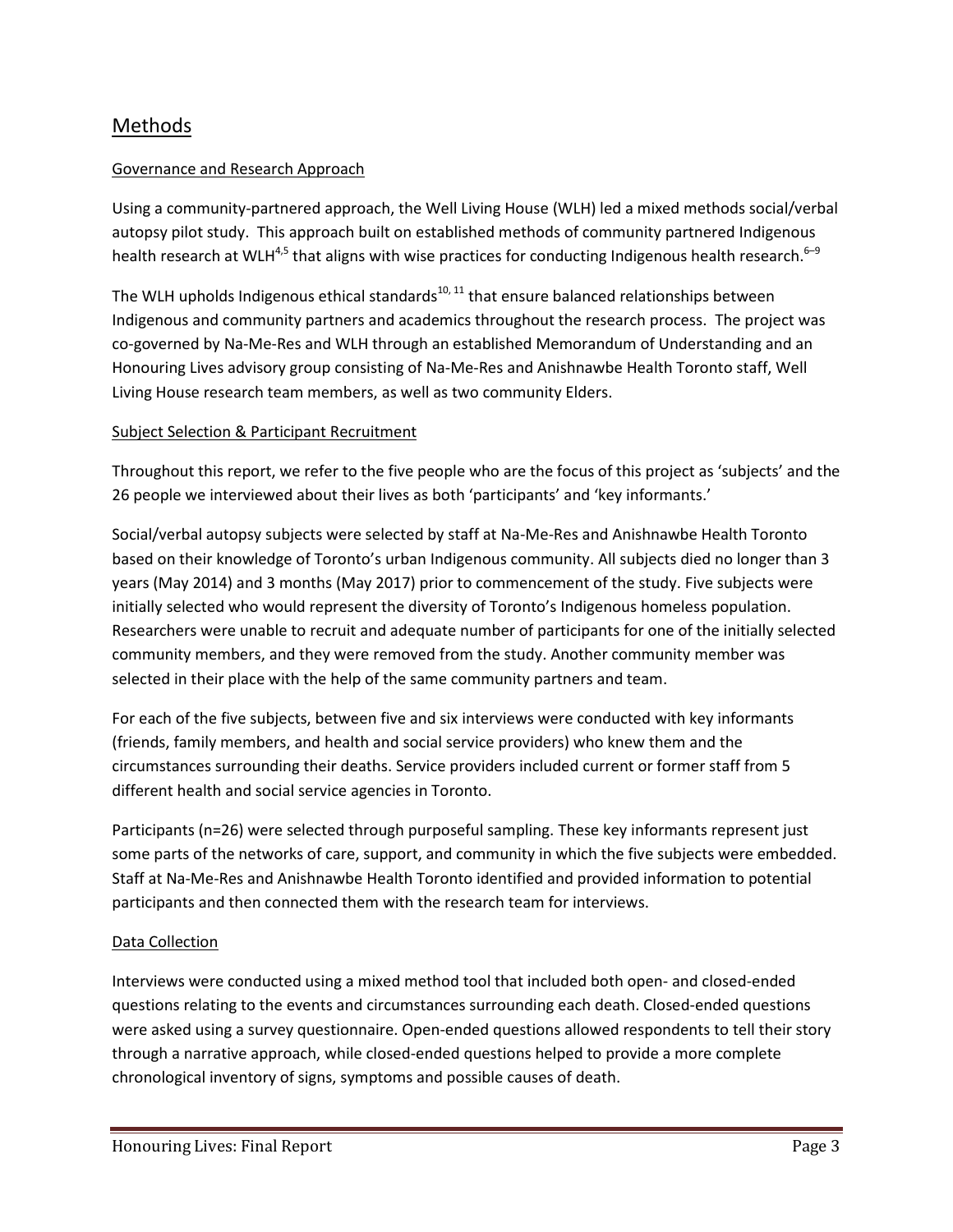The mixed method tool was developed based on from previous work of Anishnawbe Health Toronto,<sup>3</sup> existing instruments developed by the World Health Organization,<sup>12</sup> and a tool used in a social autopsy of deaths among homeless people in Ottawa.<sup>13</sup> Interviews were between 30 and 60 minutes in length, and were audio recorded and professionally transcribed. All participants were offered an honorarium for their time.

# Analysis

This report details the qualitative findings of this study through thematic analysis of interview transcripts, and does not outline the quantitative data collected through survey questionnaires.

The narratives shared by the key informants were analyzed through a critical decolonizing lens that examines ongoing power structures and social systems driving marginalization of Indigenous peoples, while at the same time striving to honour the strengths and complexity of Indigenous communities. $^{14-17}$ Transcripts were thematically analyzed using an iterative coding process by three members of the research team. The first stage was open coding, in which each transcript was read and manually coded by two separate team members, developing codes inductively. Research team members then met to reconcile codes and group them into themes. Cross-participant themes were identified and compiled by the research team, and meaningful quotes were extracted from transcripts.

The research team then conducted a second-stage narrative analysis. The narrative analysis of the interview transcripts was completed on a subject-by-subject basis to develop a "lifeline" mapping each subject's life from childhood to death. Using the information available in the interview transcripts, these lifelines tracked significant events including family separation and apprehension by child welfare agencies, significant personal relationships, instances of violence, incarceration, hospitalizations, and substance use patterns, as well as contextual data on significant deaths and losses in subjects' street community. Lifelines also included a list of the personality descriptors and strengths of each subject as a visual reminder of their complex personhood. This method of narrative analysis allowed the research team to identify relationships between health outcomes and contextual factors such as housing, substance use, and community-level grief on a chronological basis for each subject, providing richer understandings of the events leading up to their deaths.

As part of the project governance structure, preliminary results were presented to the advisory group for feedback at two meetings during the analysis process; detailed lifelines for two subjects were presented at the first, and cross-participant themes and participant recommendations were presented at the second.

# Description of Sample

Subjects were all Indigenous community members who had been living in Toronto for several years, although most were born and grew up elsewhere. All had experienced homelessness at various points throughout their life, all were survivors of violence, and all accessed services at one or more health and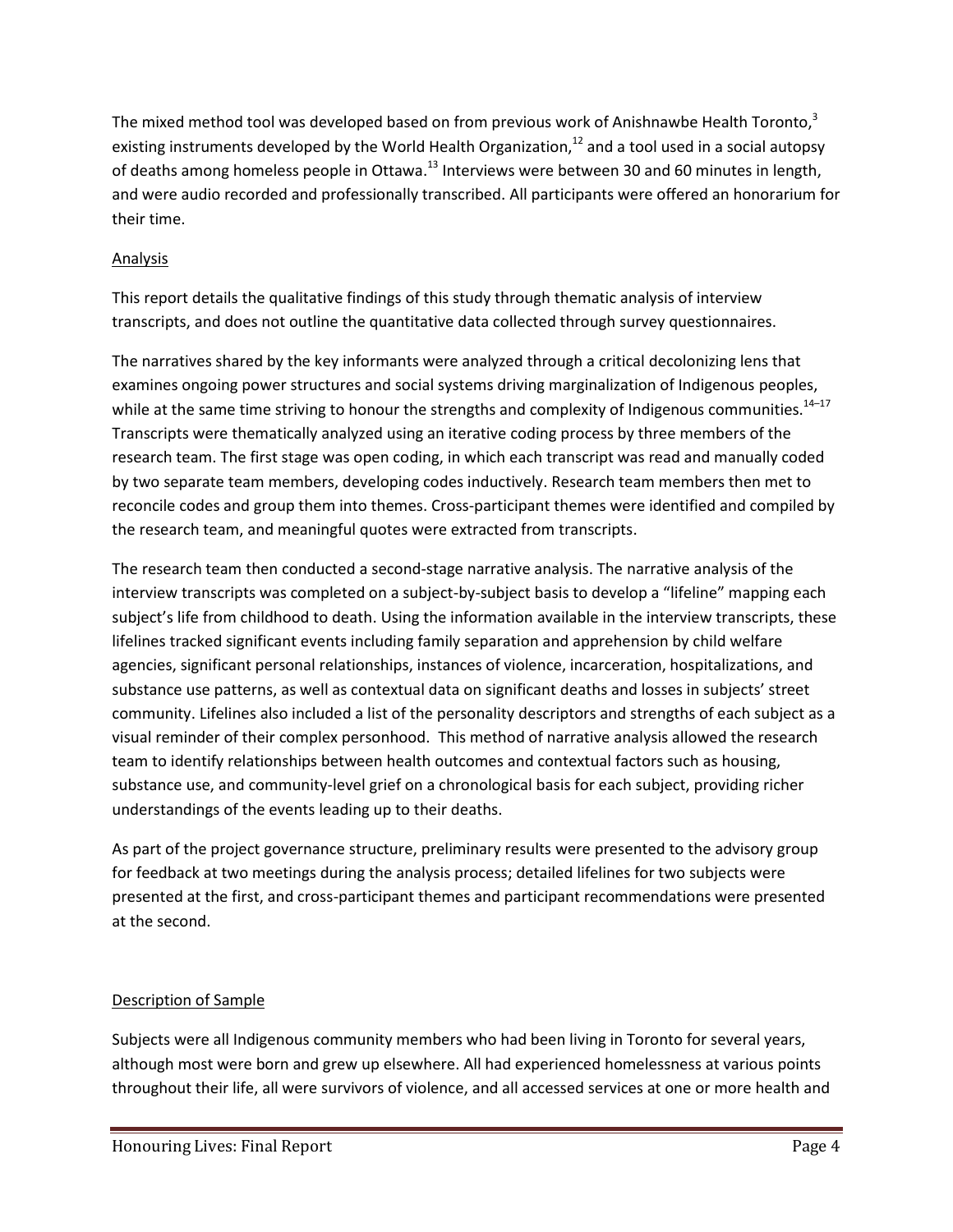social service organization in Toronto. Importantly, all five subjects were valued members of their communities, and are deeply missed.

The following quotes illustrate just a few of the ways in which key informants remembered each subject. All names are pseudonyms.

**Justin** was a well-loved young man. He grew up in Toronto and was well-connected to his community, with a wide network of friends. He built strong bonds and sought out connection with friends and their parents as a support system, with many friends' mothers describing him as being like an adopted son. Thoughtful and well-spoken, he was recognized as a leader in his community, and participated in ceremony and cultural events. Throughout his life, Justin supported his friends, family, and community with humour and kindness. His young daughter was his world, and he often spoke about his desire to be present in her life. He is remembered as being quick to defend his friends and loyal to his loved ones.

"He was pretty funny. Like you know. He was the… what do you call… the joking one of the group. Like you know, he would joke around and always make fun of you, but not like, meanly but like you know, just make fun of you." — Key Informant

**John** was well-known in downtown Toronto by health care workers, social workers, Indigenous community members and the general public. He is described as being loud and rambunctious. He would speak up about what he was thinking and was self-reflective about the stereotypes imposed upon him. Often using humour as a way to disarm people and subvert expectations, people knew him as very expressive. Always original, he is remembered fondly for his many creative and artistic talents. One worker told a story of him carefully insisting that she not drink during her pregnancy; she said that in that moment, she could feel his love and how much he wanted to care for the next generation.

"He's in my, like my heart and he's always going to be missed. And I'll remember him for all the fun times we had even the bad times that we went through and […] he was a kind, caring, sharing person that had my respect and always will. I mean I know there was other people in this community that can say the same thing and he is going to be missed and he still is being missed."  $-$  Key Informant

**Robert** loved to be around the people he cared about. He was well-acquainted with the services and supports available in the city of Toronto, often sharing this knowledge with his peers. Described as strong, resilient, and highly resourceful, Robert coped during tough times by using his sense of humour and spending time with his community. His street family, his partner, and some trusted service providers were main sources of support, and he was impacted by the upsurge of deaths in Toronto's Indigenous street community over the months preceding his passing. Friends spoke of his tenacity, intelligence, and his love of music. He was very proud of his young son, and wanted to be involved in his life.

"He was proud of who he was and how smart he was and that was great […] he was open to learning [...] he was very smart with music. He knew a lot about music and bands and stuff like that." — Key Informant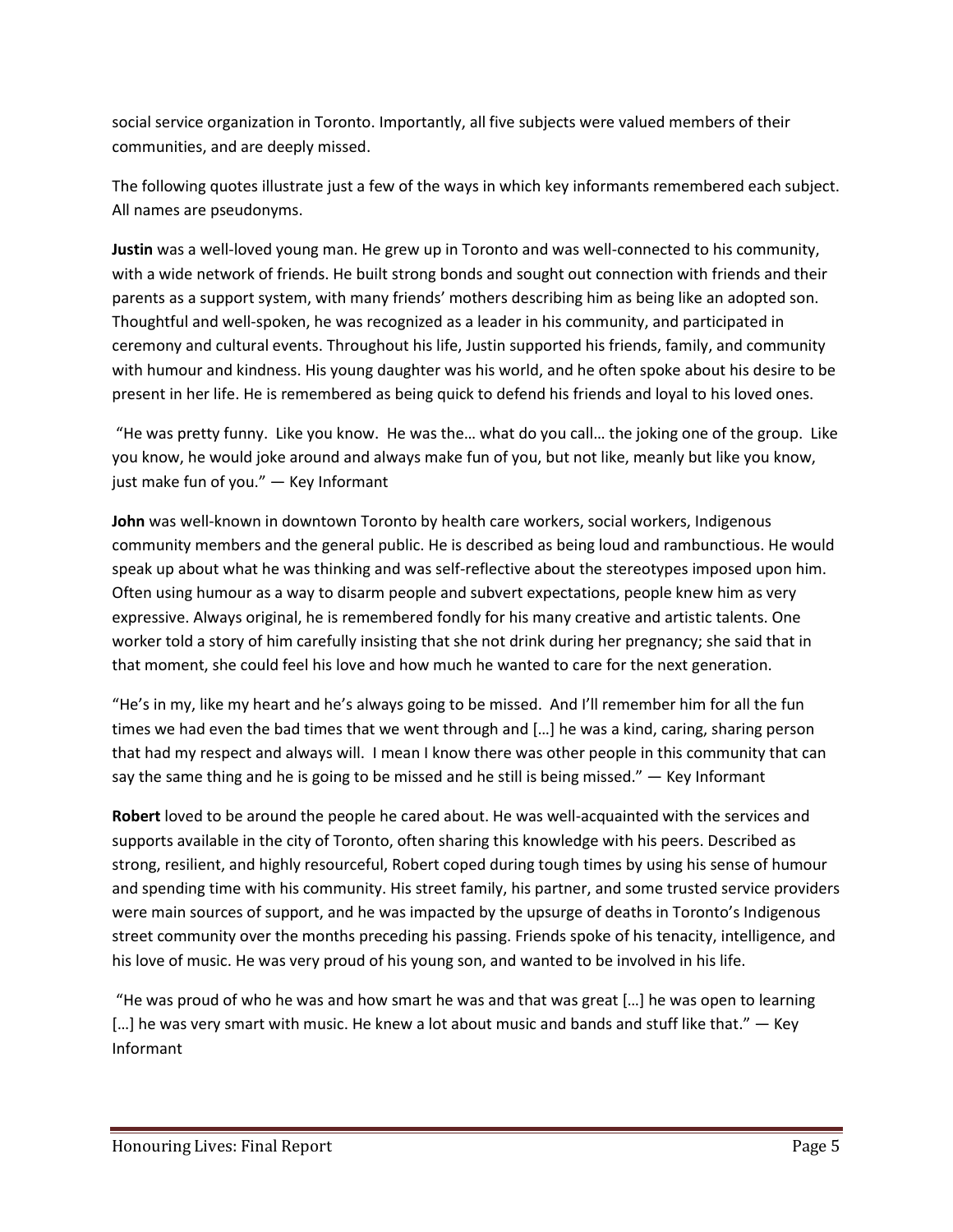**Gordon** was a generous and hardworking older man. He loved his family and deeply valued his community, and built close relationships with the Indigenous health organizations that best suited him. Many spoke of his love of people, and how his desire to be with his friends would often trump all other concerns. He was described as being very active in his younger years, riding a bike around the city, running, swimming, and going for long walks. Gordon was a skilled tradesperson and was proud of his achievements. He was also an avid learner; workers described how he loved to challenge himself, pursuing a wide variety of interests and educational opportunities. He is remembered for his kind and calm demeanor, and how he often encouraged those around him to take it easy.

**"**You know, I'd get him off the street, bring him on home, let him cook, you know, let him eat. He'd always bring us stuff. Like always, you know, he'd always say, 'Oh, let's go get some eggs, [name],' 'you want to go get some bread,' whatever you know, 'You got coffee? What? You got no cream, I'll go.' You know, he'd stay for a couple of weeks and he would clean my house. I'd wake up to the smell of like cleaner and you know, coffee and eggs. And you know, he would bring me coffee in the morning. That's the kind of person he was."  $-$  Key Informant

**Melissa** was a bright young woman. She was described by those who knew her as fiercely loyal and protective of her friends, often speaking out against injustice and expressing pride in her street family. They described her as an integral part of their lives, always telling stories and keeping their days upbeat. She was drawn to the outdoors and would often encourage her friends to pass time in parks rather than alleyways. When her group would hesitate, fearing discrimination from police and neighbourhood passersby, she would remind them that they deserved to be outside, to sit in the grass, to occupy space and to enjoy the sunshine. Friends spoke of her incredible beauty and her kindness. Workers spoke of her thoughtfulness and intelligence, and expressed their belief that she had the potential to make it off of the streets.

"She was always somebody outspoken, very opinionated, she could be very stubborn, but such a gogetter. I describe her as a bit of a s'more, so like she might seem sort of like rough and abrasive on the outside, but on the inside, she was just so soft and very tender." — Key Informant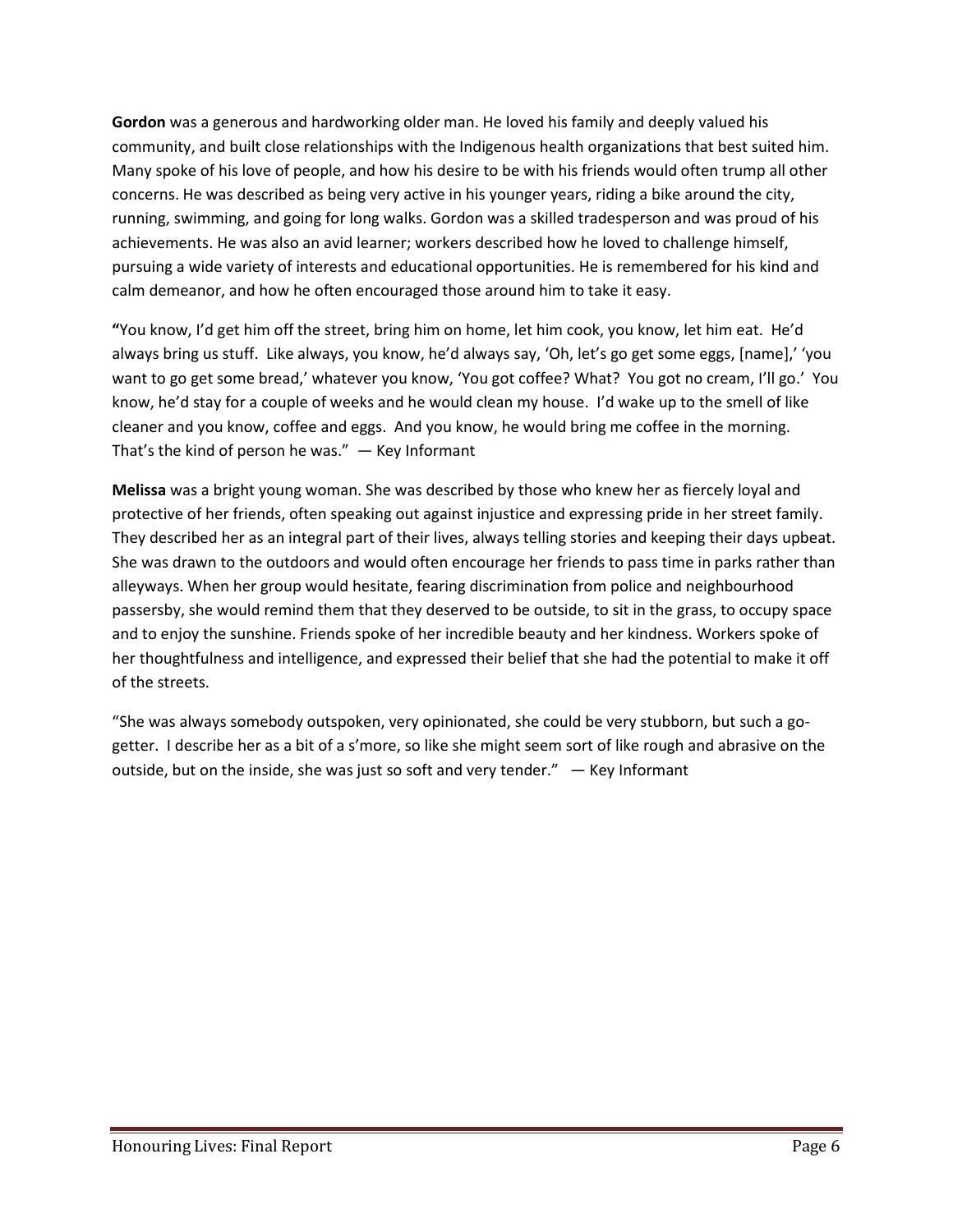# Findings: Themes & Context

#### **Colonization**

At the core, the causes of death for all five subjects can be traced to historical and ongoing practices of colonization.

The deadly impacts of colonization in the form of infectious disease, forced relocations, and residential schooling are well-known.<sup>18, 19</sup> However, it is not only the lasting impacts of these historical practices and policies that lead to negative health outcomes for Indigenous communities. Colonial violence is ongoing for Indigenous communities in the form of child apprehension,<sup>20</sup> mass incarceration,<sup>21</sup> and ongoing displacement from lands and waters,<sup>22, 23</sup> and all of these government practices had profound impacts on the lives and premature deaths of the five subjects. The most prominent links between colonial practices and the deaths of subjects were through the separations of Indigenous children from family, community, and land, and the intergenerational impacts of such separations.

Government policies such as residential schools were intended to prevent the passage of cultural knowledge from one generation to the next and sever relationships to territory, thereby undermining the health of Indigenous communities in order to minimize political resistance to ongoing land theft.<sup>19, 20</sup> Subsequent government initiatives such as the Sixties Scoop and current policies of child apprehension continue to advance these aims of dislocation, assimilation and community fragmentation.<sup>20</sup> As confirmed by a growing body of research,<sup>3, 4, 20, 24–26</sup> the health impacts of these policies stem not only from the direct physical violence that residential school survivors and adoptees experienced while in State care (and sometimes subsequently re-enacted in their own families and communities) but also from the strategies used to cope with the trauma of disconnection, such as alcohol and substance use.

One subject whose story illustrates the ongoing nature of colonial violence perpetrated by the Canadian state is Gordon.

Gordon was apprehended and removed from his home community in Northern Ontario at age 2, along with his sister and brother. He and his sister were adopted by a family in an Indigenous community in southern Ontario, and his brother was adopted by another family in that same community.

One family member shared her understanding of the child apprehension policies that fractured their family:

"My reserve was totally without children and so I know that they were taken out into residential schools, placed in foster care and apprehended in some way. So that was meant to systemically annihilate our people." — Key Informant

Colonial violence, in the form of child apprehension, had devastating impacts in Gordon's life. Disconnected from his family, his home community, and his language, Gordon also carried the hurt of believing that his biological family simply didn't want him, as he did not learn about the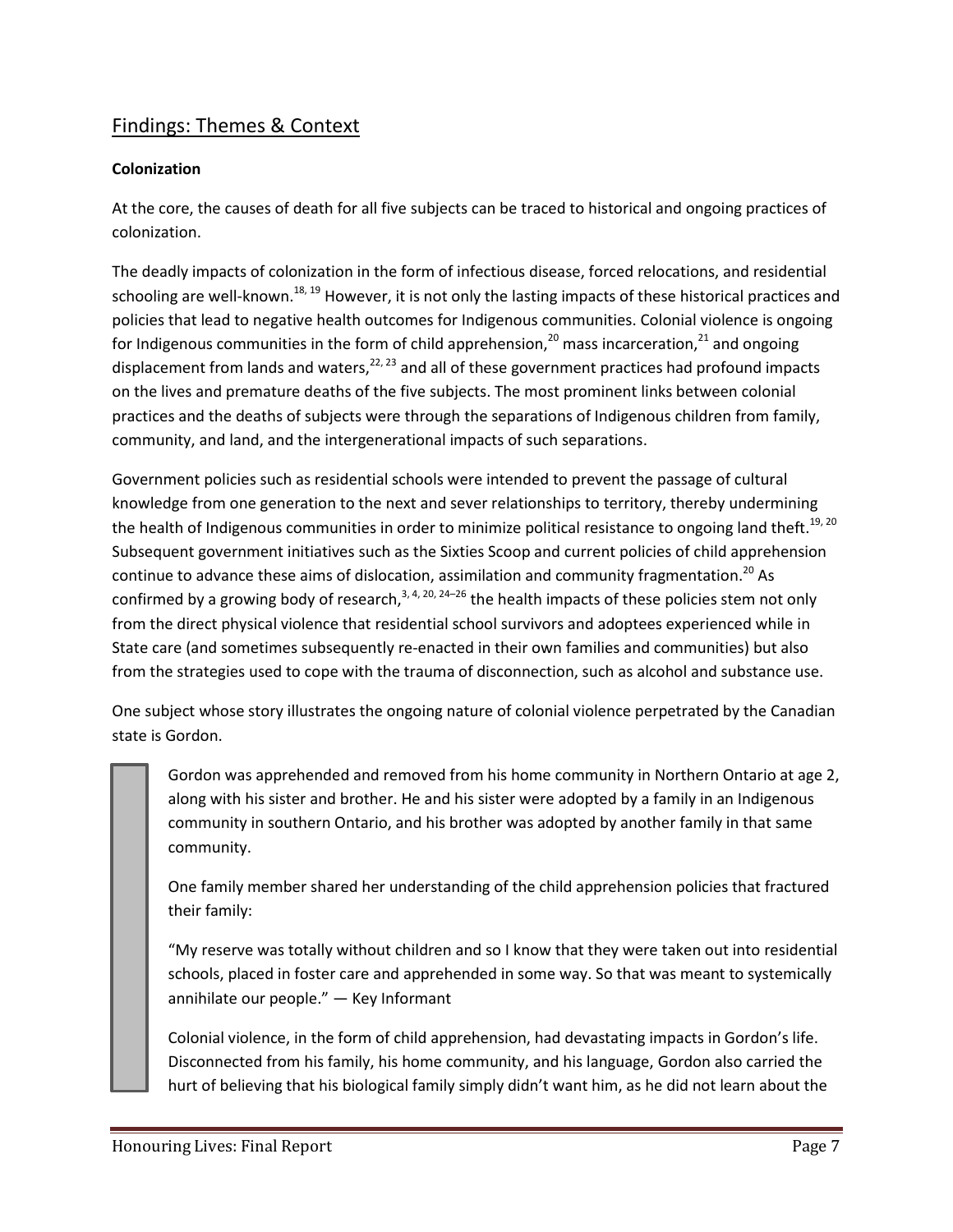Sixties Scoop until later in his adult life. Surviving physical abuse in his adoptive family, he began using alcohol to cope as a teenager, which contributed to his becoming, and remaining, homeless. He used ceremony and connection to his Indigenous community in Toronto as supports.

"[Gordon] liked the idea of being with the land, but never had that opportunity to go home and that's I think that really hurt him a lot, is not really having any place. He had no sense of belonging anywhere and security and you know, like all the things that we need." — Key Informant

The disconnection from family, community, culture, and land that underpinned each subject's story is typified by the above quote. Without a sense of belonging or security, or the cultural supports to deal with this profound disconnection, Gordon coped by drinking. It was this coping mechanism that lead to his death, from liver failure.

When asked about how Gordon's death could have been prevented, two service providers directly named child apprehension as a root cause:

"The long-term measures would be how about if he had never been taken away from his family to begin with. How about that? And how about if he had always had access to his biological family and how about if anybody involved in the care to him remained in contact with them." — Key Informant

"Yes, this kind of premature death is preventable. I don't know the answer to it but I know that we're responsible to change it. I don't feel like there was any other outcome in a situation the way the system currently exists. When I think of [Gordon] I see a little boy […] a little boy that was ripped from his community and never repaired and did his best to find the ways that he could find things that worked to cope." — Key Informant

These participants clearly highlight the direct linkage between Gordon's disconnection from his family and his premature death.

The impacts of colonization are felt at the individual, family, and community level. In their search to repair the damage caused by colonialism, many subjects built relationships with Indigenous community here in Toronto. However, subjects consistently faced barriers to accessing their support systems that were often, in one form or another, put in place by the same government that instigated the trauma of family disruption in the first place. Because of what one key informant called the "decimation" of traditional cultural supports, as well as the high incidence of trauma and grief within Indigenous communities, the limited cultural supports that are available are often either overburdened or perceived as such, leading to individuals choosing to use less healthy coping mechanisms. One participant shared how a client explained this decision-making process:

"The way they articulated it is because since the Truth and Reconciliation thing all these people are coming forward with kind of childhood sexual abuse from residential school and so all the Elders they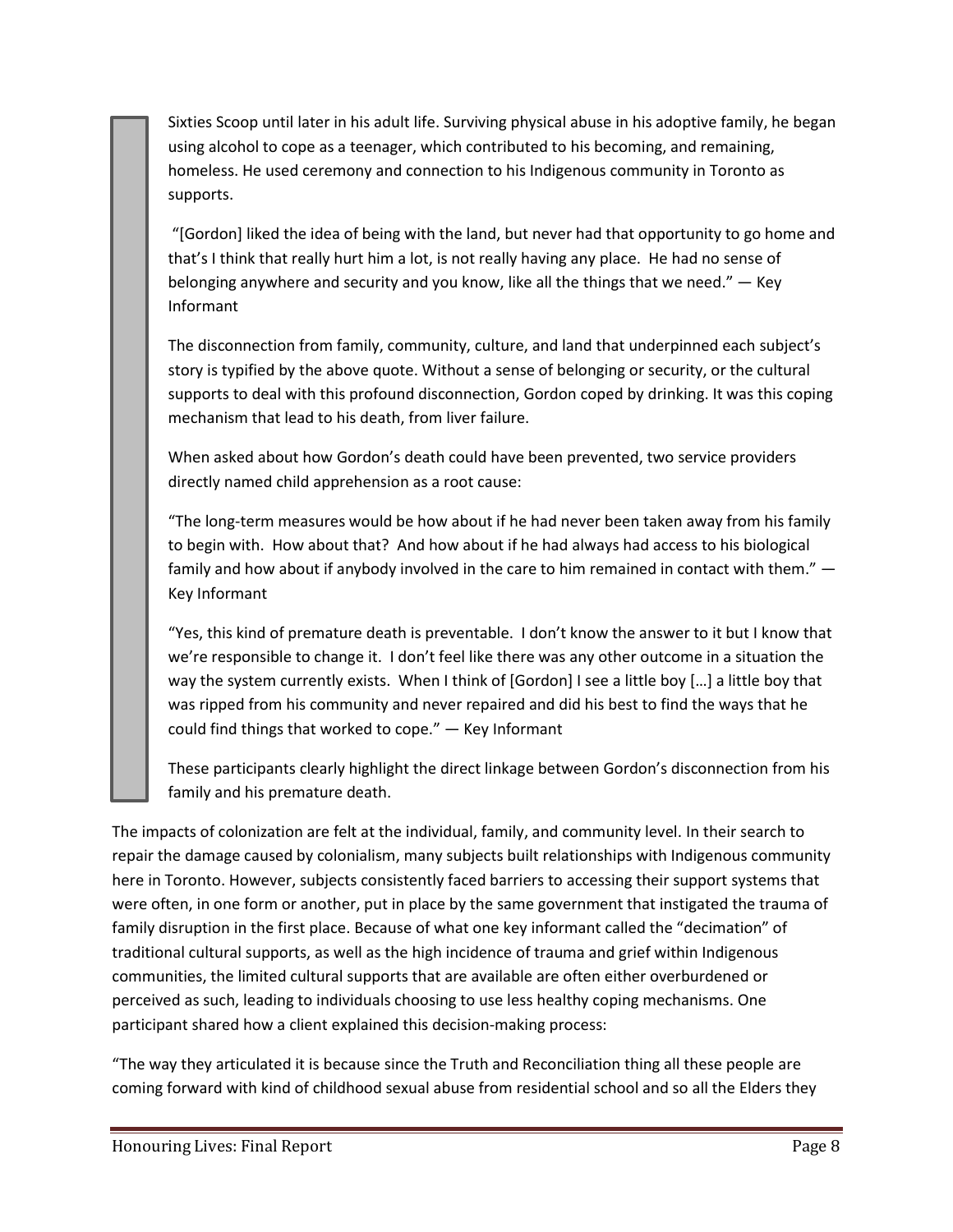know are overwhelmed with that. And so then they're like, 'Well, at least I didn't deal with that.' It's just almost, it's like… and so I'm not going to take up an Elder's time." — Key Informant

This quote suggests that the combined impacts of high levels of community trauma and loss of traditional cultural supports stemming from colonization result in some individuals choosing not to engage in the few supports that are available, for fear of being a burden on community resources.

Outside of the internal impacts of colonization on subjects' relationships, sense of community belonging and self-worth, the ongoing structural racism embedded in Canadian society and the everyday prejudices of Canadians had deep impacts on all subjects' well-being. Through systemic racism in policing, the criminal justice system, health care, and child welfare, and the ongoing displacement of Indigenous communities, the Canadian state at times actively worked against subjects as they attempted to break the cycle of addiction and trauma.

#### **Family Disruption, Child Apprehension & Trauma Re-Enactment**

Though child apprehensions and their intergenerational effects were a symptom of ongoing colonialism in subjects' lives, these family disruptions had such deep impacts that they emerged as a distinct theme in the data. For each subject, disruptions of their early family life had profound impacts on their health, sense of self-worth, and the ways in which they coped with challenges. Like Gordon, most subjects were apprehended by a child welfare agency and subsequently adopted or placed in foster care or group homes as children. Their experiences align with the well-documented targeting of Indigenous families by child welfare agencies; according to 2016 census data, while Indigenous children make up just 7.7% of children in Canada, they account for over 50% of the children in foster care.<sup>27</sup>

For some subjects, their families were disrupted even before the colonial incursion of child welfare agencies during their own childhoods, by abuse and neglect passed down through generations. One participant linked the lack of parenting skills that led to these behaviours directly to intergenerational trauma:

"We needed older role models that posed no risk to our freedoms and choices, who could have influenced us with kindness and resources with no strings attached […] [Melissa] ended up on the streets because that is a logical consequence of growing up feeling like you are an ugly and unwanted kid whose needs don't matter and come second to the party. I know that is how she felt because she told me. Trauma re-enactment is a bitch." — Key Informant

Here, this participant highlights the importance of stable caregivers in the lives of children and the devastating impacts that growing up without security and self-esteem had for Melissa, eventually leading to her living on the streets. Importantly, this participant also clearly links the trauma that Melissa's parents experienced (including, for one parent, being a survivor of the Sixties Scoop) with their treatment of Melissa. This passing of trauma from one generation to the next, and subsequent cycles of child apprehension and recurrent trauma, are also documented throughout the literature.<sup>20, 28</sup>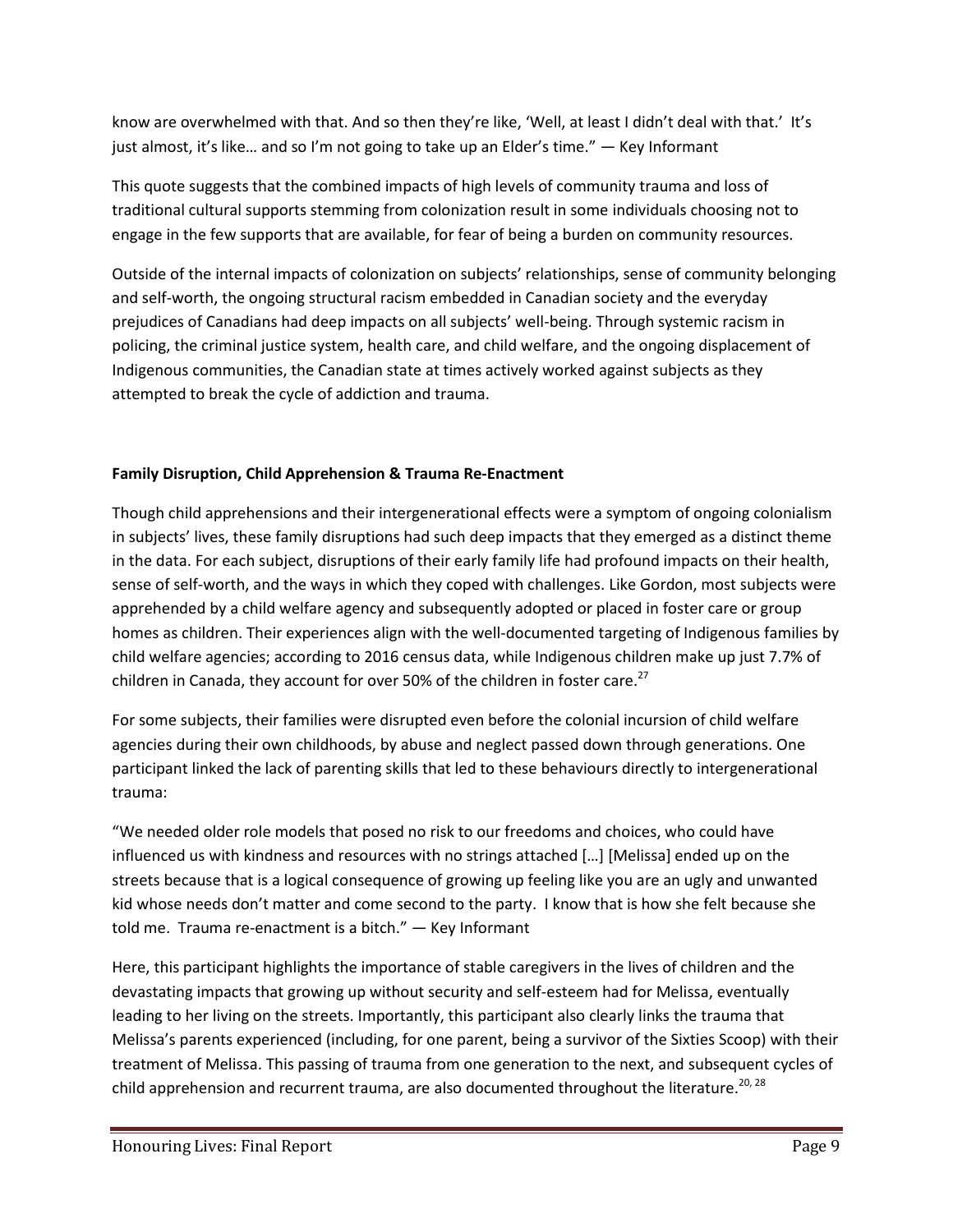This "trauma re-enactment" was a shared theme in some subjects' stories, while other subjects were taken away from loving and supportive families with disastrous effects:

"They haven't lived lives where they've had… they've received enough love from enough sources to teach them and to tell them they need to love themselves and to take care of themselves. So why does that happen? Because people get separated from the people that actually love them, you know, they're put into circumstances like foster homes or adopted families where they're not, you know, they're not necessarily in that place yet. Just because it's called a family doesn't mean that there are people that care about you and take care of you and teach you to love yourself and take care of yourself. You know, sometimes we learn those things late in our lives and sometimes too late." — Key Informant

This participant calls attention to the lack of self-care and self-love skills that was common among subjects, linking it to the lack of supportive caregivers to teach them these skills as children. As a result of not having these skills modeled by their families, nor by adoptive or foster families, subjects struggled to meet their basic needs while working through the trauma of dislocation with limited resources.

Compounding this sense of dislocation was the often traumatic nature of subjects' apprehensions by child welfare agencies. One friend described Justin's apprehension, which occurred at their elementary school:

"The CAS had came to the school to come pick him up to just take him because he wasn't… his mom lost him whatever. And it was crazy because when I see… I just heard a bunch of like freaking out and throwing chairs and like he was just freaking out."  $-$  Key Informant

This description suggests that Justin experienced his apprehension as traumatic. Even for those subjects whose apprehensions were non-violent, the combined weight of separation from their families, communities, language, and traditional territories was a trauma with which they coped for the rest of their lives. In several cases, the adoptive homes or group homes where subjects were sent were places they experienced abuse and violence.

It is worth noting that in the cases of several subjects, the continued threat of child apprehension limited their ability to be present in their siblings', nieces', and nephews' lives when they were actively using substances. For these subjects, child apprehension was not only a past trauma that haunted them, but was also a direct and continual impediment to their ability to give and receive support within their families, thereby creating an additional barrier to healthy coping.

These negative impacts of child apprehension on individual, family, and community health and wellbeing — and the devastating effects of intergenerational trauma passed from survivors of residential schools and the Sixties Scoop — are also well-documented in the literature.<sup>4, 20, 24, 26, 28</sup> Further, the links between involvement in the child welfare system and subsequent experiences of homelessness for Indigenous people in Toronto have also been empirically demonstrated;<sup>1, 29, 30</sup> the City of Toronto's 2018 Street Needs Assessment found that 37% of Indigenous respondents had spent time in foster care.<sup>31</sup> These figures, along with participant reflections, make clear the coupling of disconnection from family, community, land and culture and the subsequent struggle to meet one's needs.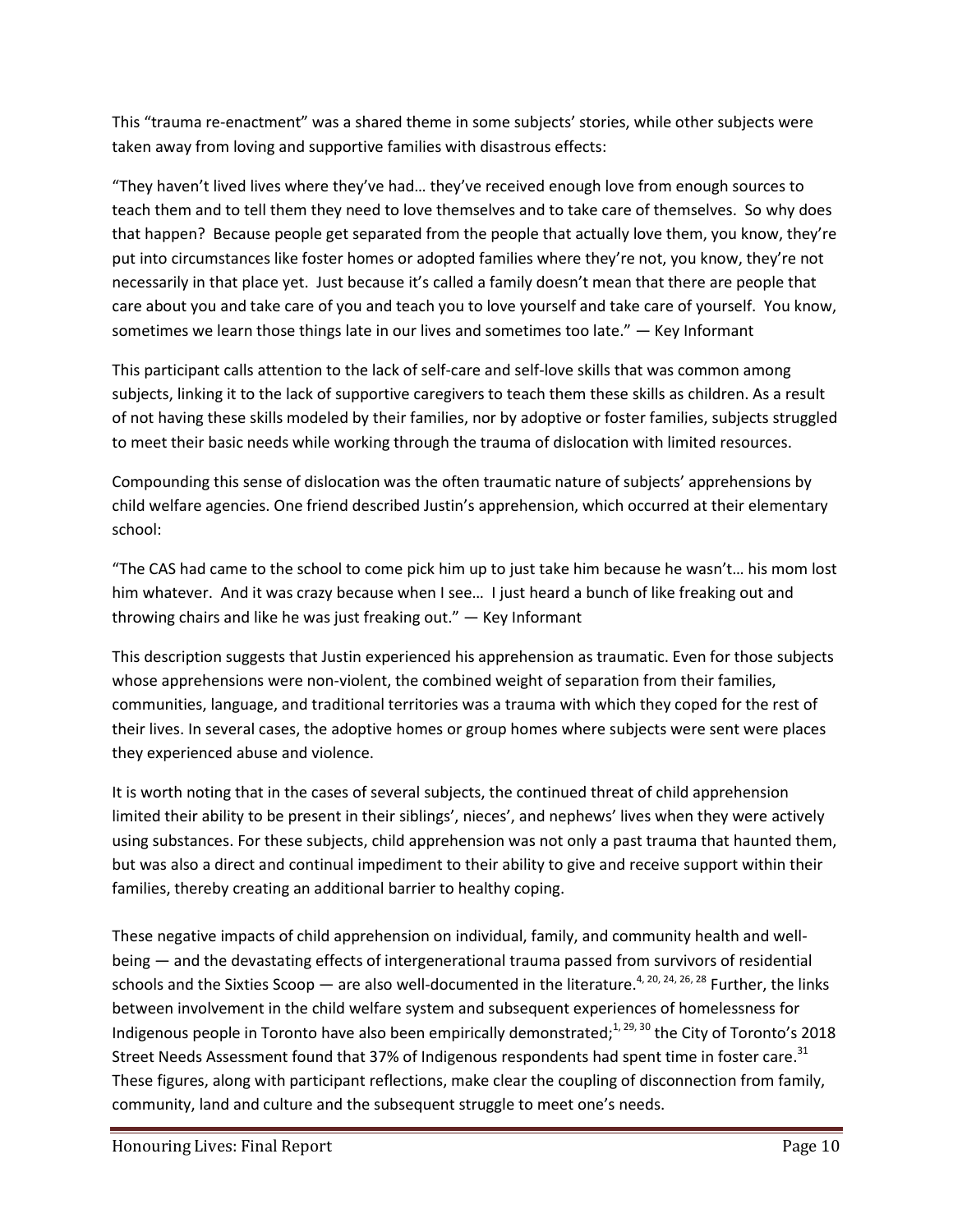#### *Building Chosen Families*

After having their families disrupted by child apprehension or by intergenerational cycles of trauma and violence, subjects all built their own chosen family as adults in order to meet their needs of safety, support, and belonging. This desire to build supportive relationships and community was a major strength, and was a driving force in several subjects' lives.

This was especially true for Justin, who demonstrated a great deal of resiliency through building strong relationships with friends and their families after being separated from his birth family. This need for a secure family was also expressed in his love for his daughter. His dedication to providing for her and supporting her were complicated by his break-up with her mother, and this second family separation took a heavy toll on him:

"That's when I started seeing him spiraling down because […] his baby mother, like wouldn't let him see his daughter and that's when I started seeing… that's when I started seeing him spiraling down but then like… he got that place to actually see her, like you know […] I think that's when he started spiraling down." — Key Informant

This key informant describes Justin's "spiraling" into alcohol and substance use after yet another significant disruption in his family life. Though he secured housing in order to be able to have his daughter visit him, the building in which he was housed was not conducive to managing his addictions, creating yet another barrier to stability.

#### **Violence & Trauma**

In the lives of all five subjects, experiences of violence — whether as the victim, the perpetrator, or a witness — were commonplace. For many, violence began in childhood: two of the five subjects survived physical abuse as children, with one more subject having disclosed unspecified (suggested either physical or sexual) abuse as a child. Further, the majority of subjects were survivors of sexual violence beginning in childhood for three subjects, with two subjects surviving sexual violence as adults as well. These early traumas had deep impacts on the remainder of subjects' lives.

Speaking about Melissa's experiences of neglect and abuse in childhood, a loved one shared:

"She learned early on that she was worthless and she didn't know how to undo that hurt."  $-$  Key Informant

The violence this subject experienced in her early life significantly impeded her sense of self-worth; since she was not provided the space or resources to heal from the violence, the effects lingered and were compounded through her adult life. Another participant shared a similar reflection about John: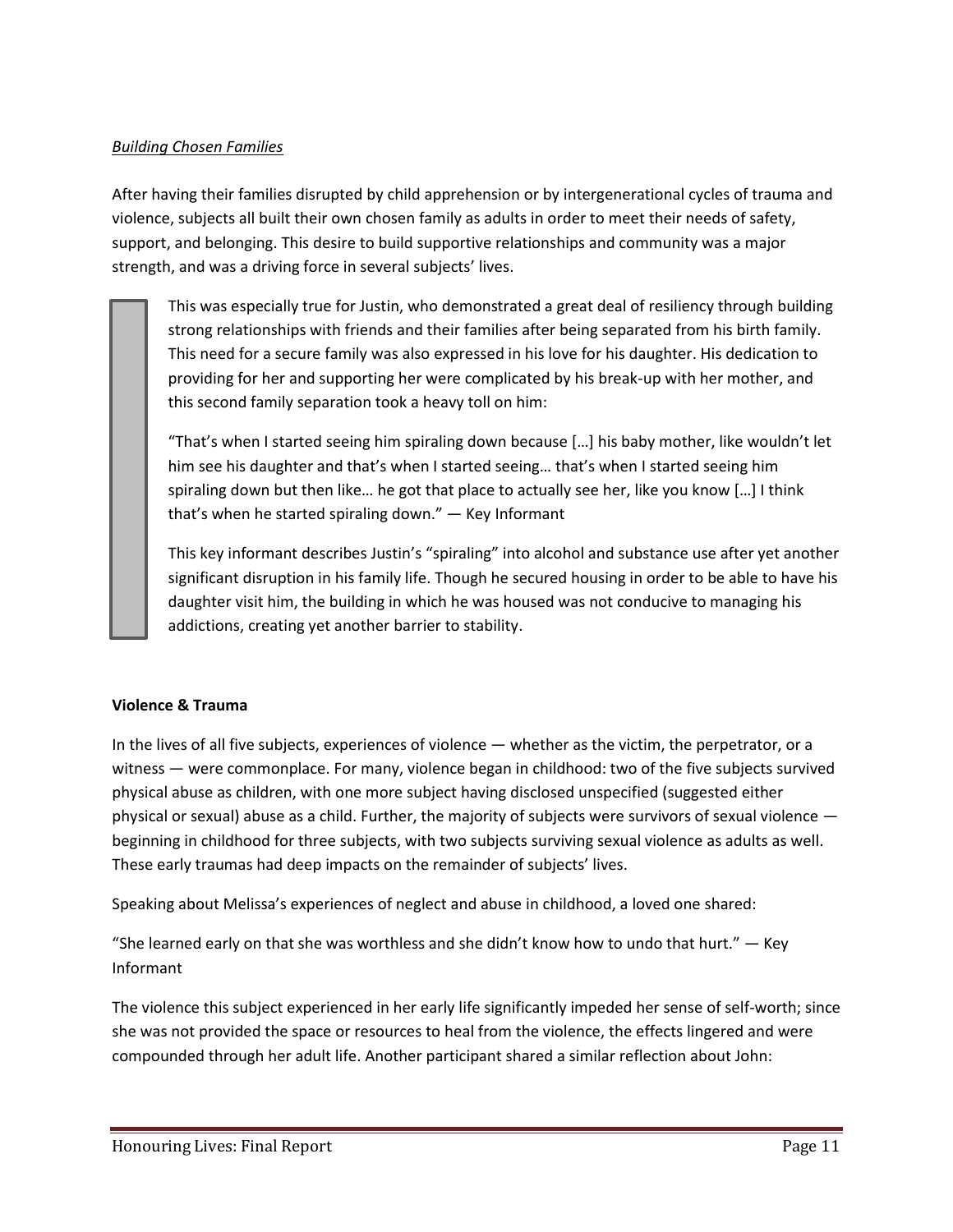"I think that's where the drinking came in. I believe that the drinking was like  $-1$  know we all know that substance use is never around the substance, but I felt that there was — because he felt everything so intensely, you could see that there was this huge pain that he was carrying around that never got addressed in any shape or form." — Key Informant

As with many subjects, John did not have the opportunity to learn healthy coping skills from his family in childhood, likely due to the intergenerational impacts of colonization. He dealt with his trauma by using alcohol in the absence of healthier coping mechanisms — a common pattern among families and communities impacted by residential schools and the Sixties Scoop.<sup>32</sup>

The lingering impacts of childhood trauma were evident in the lives of all subjects; these impacts were further compounded by the ongoing violence of street life. Incidents described by participants are too numerous to include here, from subjects witnessing friends' murders to one being sexually assaulted by his own street family.

All subjects also experienced interpersonal violence and physical fights within their communities. Participants described links between alcohol use and engagement in violent behaviour for all five subjects and their peers. Intimate partner violence was also a common experience, with three of five subjects either harming their partner, being harmed by their partner, or both. These experiences align with recent research that confirms upwards of 80% of Indigenous adults in Toronto have experienced household violence,<sup>33</sup> while 48% of Indigenous adults in Toronto have experienced at least one racially motivated verbal or physical attack in their lifetime.<sup>34</sup> Such patterns of violence in Indigenous families and communities are deeply linked to the intergenerational impacts of residential schools and related traumas. 19

# *Institutional Violence*

Importantly, violence also came from institutional sources for many subjects. Aside from the structural violence of being displaced from their families, languages and traditional territories by colonial forces, subjects often also faced physical violence from the state. For one subject, violence also came from forced psychiatric treatment. One friend described how being forcibly medicated impacted John:

"They had to give him the needle and that really wiped him out, the day of the needle. And sometimes he'd be like, "Ugg." And sometimes they… they… they upped the dose of his medication and you could see the anger in his eyes and because he realized like, 'Oh my god, they're putting more shit in me right now and that just hurts me right now.' Like it physically hurts him and he feels the pain and he doesn't like… doesn't really like, look forward to it but he knows if he doesn't take it, he'd be in a psych ward or whatever." — Key Informant

Faced with the prospect of being involuntarily hospitalized, John was coercively medicated. Many of John's friends and service providers noted that the mental health treatment he received was solely medication, with no counseling or talk therapy provided. The lack of adequate mental health services experienced by participants is corroborated throughout the literature: lack of access to counseling has been noted as a significant barrier to healing for Indigenous survivors of violence, <sup>26</sup> and the need for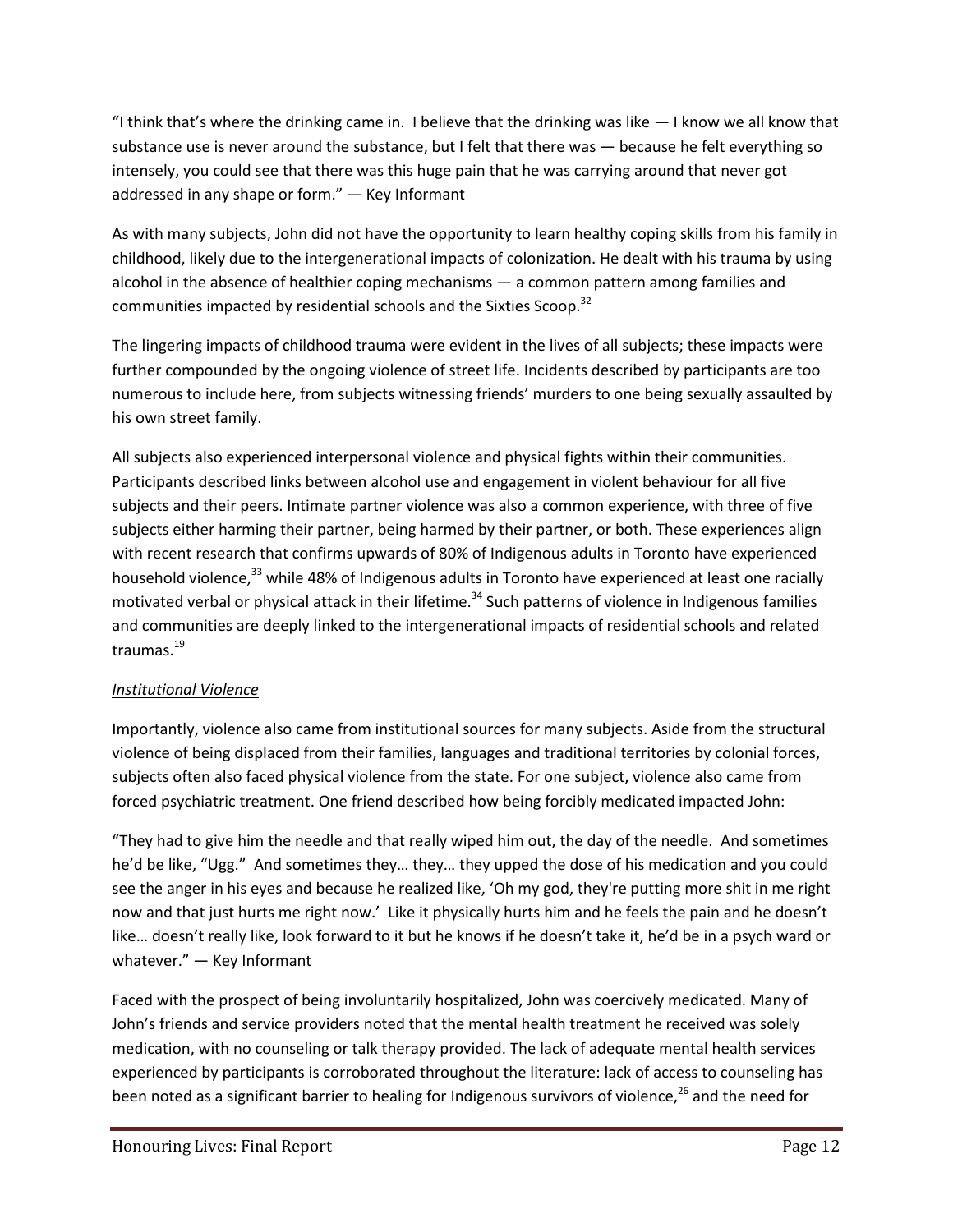culturally-based mental health services was highlighted as a key issue by homeless participants in the  $\mathsf{TARP.}^1$ 

Notably, the majority of subjects were targeted, harassed, and beaten by police, which key informants said significantly undermined subjects' trust in and willingness to engage with the justice system.

One participant spoke about Gordon's frequent interactions with the police:

"When they felt like making an example out of him they would beat him."  $-$  Key Informant

Participants noted that often, subjects would not report police misconduct for fear of reprisal:

"My perception is when that kind of stuff happens, either people are just so busy kind of living day to day that they don't have space to kind of figure out how to get some sort of justice in that situation, or they feel really scared and terrified that if they do that it'll come back on them." — Key Informant

Neither the experience of discrimination at the hands of Toronto police, nor the fear of retribution for reporting police misconduct are uncommon among Indigenous people in Toronto.<sup>1, 35</sup> Nor was subjects' lack of faith in state mechanisms of redress unfounded: even when one subject reported being beaten by police and the lawsuit made it to trial, the officers who assaulted him were acquitted — which friends and service providers noted had a detrimental effect on the subject's mental health. Ongoing colonial violence and the subsequent denial of justice had a cumulative effect on all subjects.

## *Grief*

Alongside violence, an ongoing trauma for almost all subjects was the constant grief caused by deaths among their friends and peers in the street community. This community-level grief caused by the recent upsurge in deaths on Toronto's streets was compounded by subjects' experiences of loss that are common to Indigenous communities across Turtle Island.

One incident shared by a participant about Melissa illustrates the struggle of grief when homeless:

"And I see [Melissa] out front just crying. Like kind of wailing essentially. So I said, 'What's up? What's going on?' And so you can see people walking by… 'Crazy woman,'… like she's not crazy. And I said, 'What's up?' She's like, 'My like childhood friend just committed suicide.' And so of course she was bereaved right, so in that situation, just because I happened to be… and she had said 'I came here because I knew you guys were closed, but it just felt like home.' Right. So a locked door is your home, right." — Key Informant

As illustrated by this quote, the realities of homelessness — little privacy, access to social services limited by hours of operation, and derision from the public — made grieving very challenging for Melissa. Without proper culturally appropriate resources for grief, and without the privacy and security of a stable home, Melissa, like many subjects, turned to alcohol to cope.

As community-level grief was an ongoing trauma for many subjects, an unmet need identified by some key informants was the need for culturally appropriate grieving resources: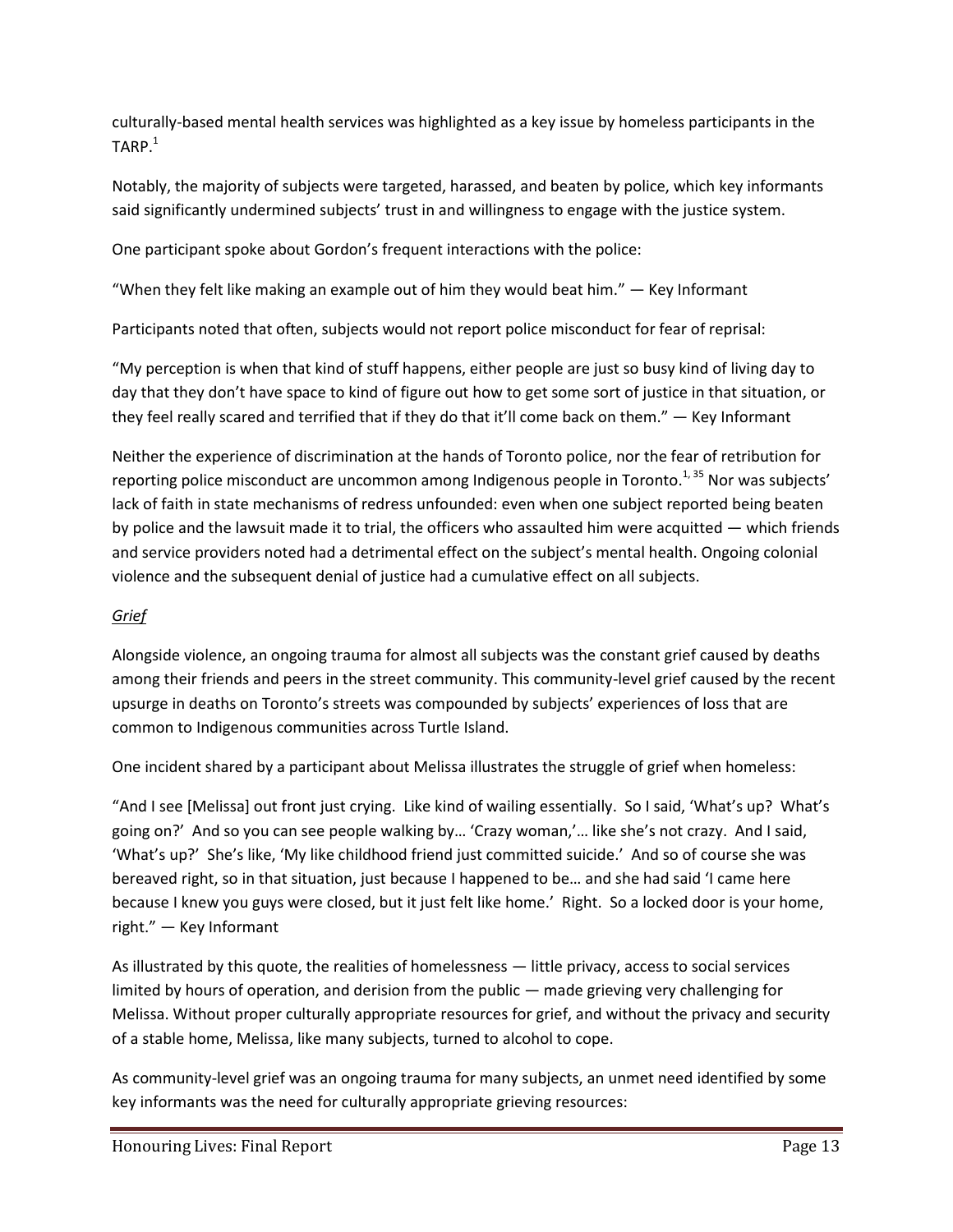"For a lot of our Indigenous guys, the way the services are offered, it's not very culturally appropriate. Even our services here, we're constantly talking about that and we're having a conversation there, like, even just the way they wanna deal with loss, you know, it's not necessarily the way we wanna deal with loss. So I find a lot of them, when it's a memorial service, it doesn't click with them. Like, they won't even sit in the same space. They'll be drinking outside and they'll be supporting each other because it's something different that they need at that time. And their priorities, their understandings of certain concepts are very different than what like Toronto imposes on people." — Key Informant

Here, it is prudent to note once again that subjects were part of reciprocal relationships of care and support; just as they were bereaved by losses in their communities, so too, do their deaths leave holes in the lives of those they left behind.

#### **Resiliency & Resourcefulness**

All subjects were extremely resourceful and resilient, using the coping strategies available to them and trying to make the best choices possible within a limited range of options. Many built networks of support for themselves through friends, chosen family, and service agencies — and in turn, they provided support for others. Several key informants described Melissa fiercely advocating for herself and her loved ones in the face of pervasive racism and discrimination:

**"**For example, she went through with lodging a complaint when the police came and… kind of around racist harassment in the park to a bunch of… her and a bunch of other people, that the drunken Indians need to get out of the park kind of stuff. So she kind of stood up for herself as well. Like, in that context and then also she's pretty tough. Like in the context of people she hung out with. She definitely had like a kind of… kind of… most of the interactions with her she was quite kind of gentle and really… but she also stood up for herself.**"** — Key Informant

Not only did Melissa demonstrate toughness in everyday survival within her sometimes violent street family, she showed leadership and stood up for herself and her peers in the face of consistent police harassment.

All subjects were proud of their Indigenous heritage, with four of five accessing ceremony and cultural activities as supports. Many participants pointed out the high degree of knowledge subjects held on the services available to them within the city of Toronto. Several participants described Gordon's ability to face repeated challenges:

"He had a very urban smart to him. And not smart even, that's not even a good word. He had a very urban comfort with him. He was comfortable in environment. He kind of knew how it worked or understood how it worked or understood what was available to him and what he could do. So he didn't walk around sweating it. He didn't have that sense that he was sweating so whatever his challenges were, he didn't show like he was sweating it." — Key Informant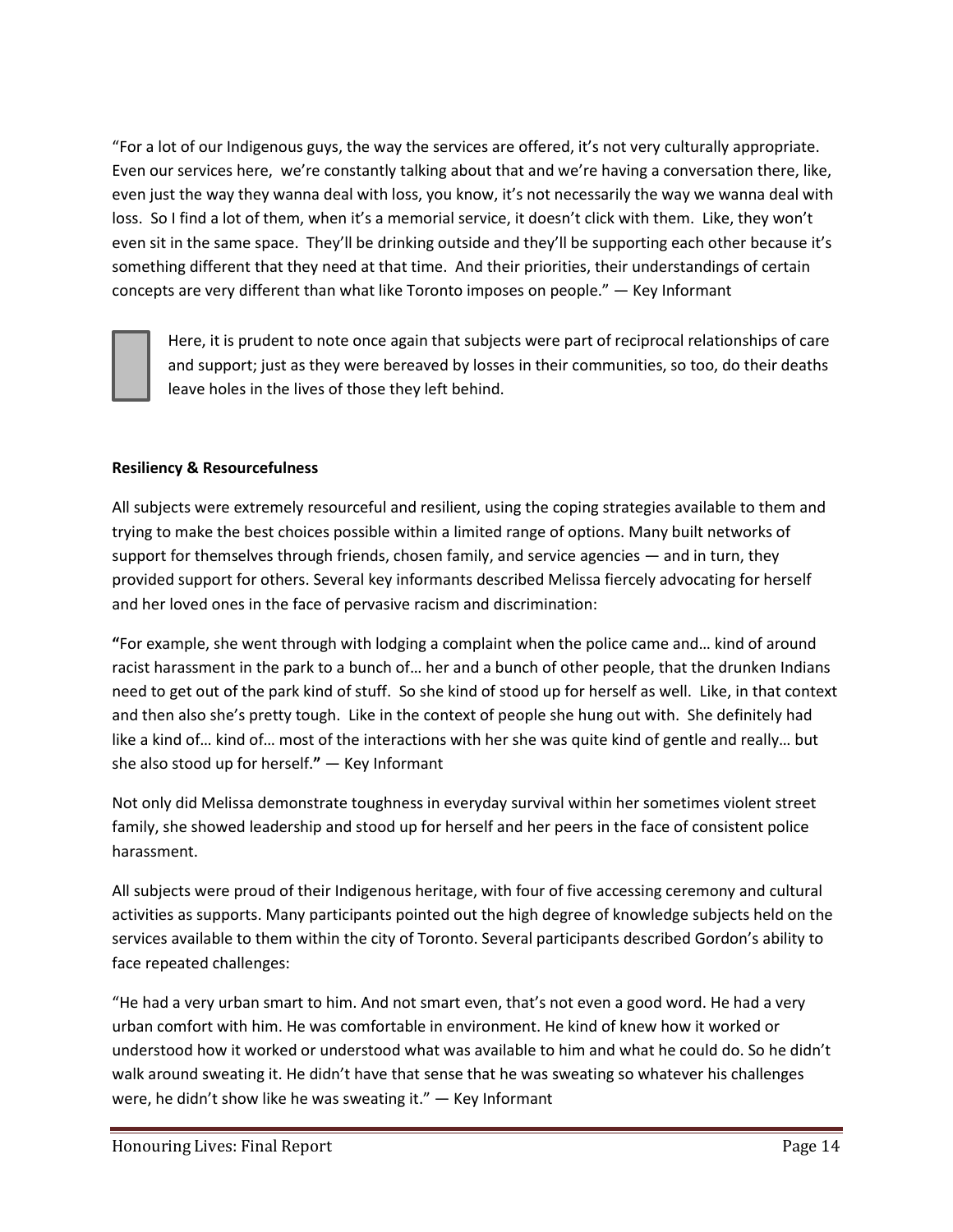"He was a strong person. And he had resilience and he wanted to retain who he was and I loved that about that person, because he could, you know, he's not going to change who he is to get what he needs. He wasn't going to do that. And that's amazing that a person won't do that. You know, it's integrity." — Key Informant

These are just two examples of the resilience that all subjects demonstrated in managing the multiple challenges of ongoing colonial trauma, insecure housing, and systemic racism.

#### **Housing**

Indigenous people are vastly overrepresented in Toronto's homeless population; though Indigenous peoples account for an estimated maximum of 2.5% of Toronto's population, they make up 16% of the city's homeless population.<sup>31</sup> As demonstrated in the literature,<sup>36,37</sup> Indigenous homelessness in the Canadian context is inextricably linked to processes of land dispossession, intergenerational trauma and systemic racism; high rates of Indigenous homelessness must be understood within the context of these symptoms of ongoing colonialism.

A core contributing factor to the premature deaths of all subjects was a consistent lack of safe and affordable housing. All five subjects experienced insecure housing from youth until their deaths. Though all five subjects accessed various types of housing services in the city, housing periods were generally short. Participants articulated a number of common barriers subjects faced when attempting to secure housing, including long wait lists for small, poor-quality units, racism from landlords, and the difficulty of finding housing with a partner.

"How do you try to narrate to the general public why it's so hard for some people to get housing beyond… so I think a big piece of it is they just don't. Because there's so little in Toronto it's… like it's 1.1 percent vacancy rate, which is really low. And then none of it's affordable, right? And then on top of that, someone like [John], he's Indigenous so immediately when people see him, there's that race piece. There's the fact that having him show up sober to an appointment, which most landlords if you show not sober, they're probably not going to give you the apartment. The waitlist is so long." — Key Informant

Participants also articulated a number of barriers to subjects staying housed, including alcohol use, guest behaviour, conflicts with roommates, violence in their housing, neighbors' substance use, and isolation from the street community. Notably, many of these barriers to finding and retaining housing — long waitlists, experiences of racism, unsafe housing options, and a demand for affordable and social housing units that outstrips supply — were articulated by homeless participants in the TARP.<sup>1</sup>

"It's hard to assume that you can jump from being on the street to like an actual apartment, right, especially when you came from the res. You don't know what to do with yourself and you're just being homeless and abused, right? It's a common problem. And so when they finally do get into these places,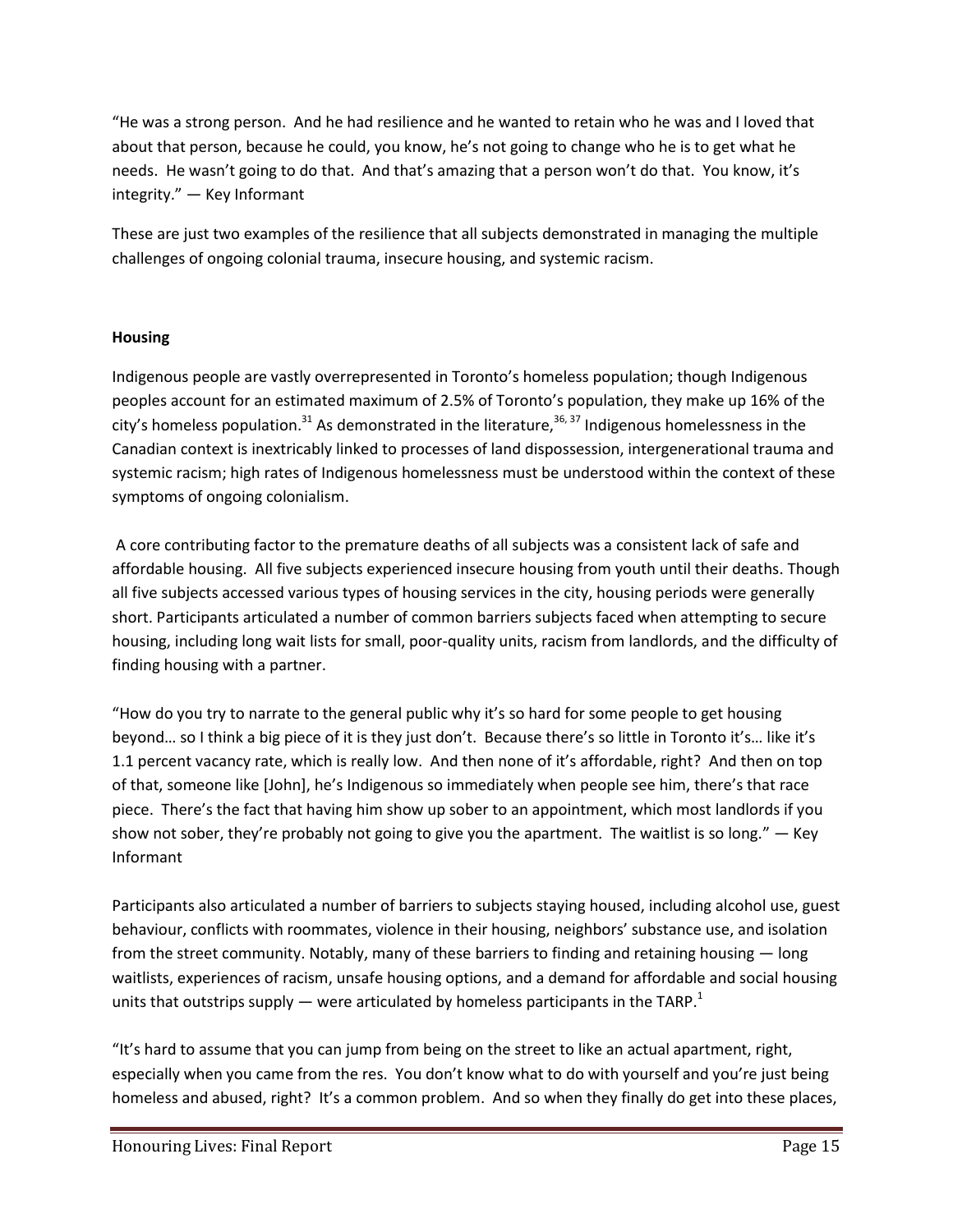like it's this tiny little room that's not conducive to their mental health. So then they're retriggered and you know, they're not able to handle it and all of a sudden they miss an opportunity and lost an opportunity and so they get labeled as not, I don't know, not trying or not working hard enough to be able to keep the things that they've been given or whatever. And it's just kind of a constant cycle of being given chances, while those chances are really like… like just breadcrumbs and they're upset that they don't thrive off of these breadcrumbs." — Key Informant

As the above quote illustrates, the compounding of a myriad of barriers to accessing housing, and subsequently staying housed, create a cycle of false starts that many participants said wore subjects down and disheartened them over time. Many key informants articulated a need for more transition supports for individuals coming from the streets into permanent housing, along with more supportive housing, as well as affordable housing with Indigenous cultural supports — consistent recommendations in several studies on Toronto's Indigenous homeless population. $^{1,35}$ 

During periods of homelessness, couch surfing (with siblings, friends, and partners) and sleeping outside were subjects' preferred ways of coping, with shelters often used only as a last resort. The lack of a safe and stable home in which to live had a profound impact on all subjects, rippling out to affect their ability to make and keep appointments, access health care, and plan for their futures.

Oftentimes, when subjects were housed, it was not in housing that met their mental health, addictions, or cultural needs. At the time of his death, one subject was housed in a rooming house complex downtown, but was often choosing to sleep outside because he felt unsafe in the building and had an ongoing conflict with his roommate, who also had complex mental health challenges. He brought up concerns about his roommate and the condition of the unit to several workers, who were unable to help him. Though the building in which this subject was housed was a supportive housing facility, there were not staff onsite 24/7, and he had neither the level of support, nor the level of privacy and safety, that he needed. Toronto's low vacancy rate and high cost of living meant that his option for housing was to live in the same room as another person with complex mental health needs and inadequate resources. He was murdered near his housing by his roommate.

"It was a matter of maintaining housing which is a challenge for a lot of our folks, 'cause the housing that is offered to them is usually sub-par. I wouldn't want it for myself, like, bedbugs, you know, people with other issues, people not well matched up. And supportive housing. So it's like a disregard for who has what issues. So a lot of conflict. So I know that was an issue even in his last housing that, like, he told me that that was the case before as well. Because it's like, if you can't get any peace and quiet at your place of residence, you're not gonna go home. You're not even gonna cons— and he— that was, like, his— one of his triggers— he never, he never called it 'home.' He would get really mad if you asked, like, 'Oh, are you gonna go home tonight?' He'd be like, 'That's not my home. It's just a place I sleep sometimes.' He didn't consider it a home." — Key Informant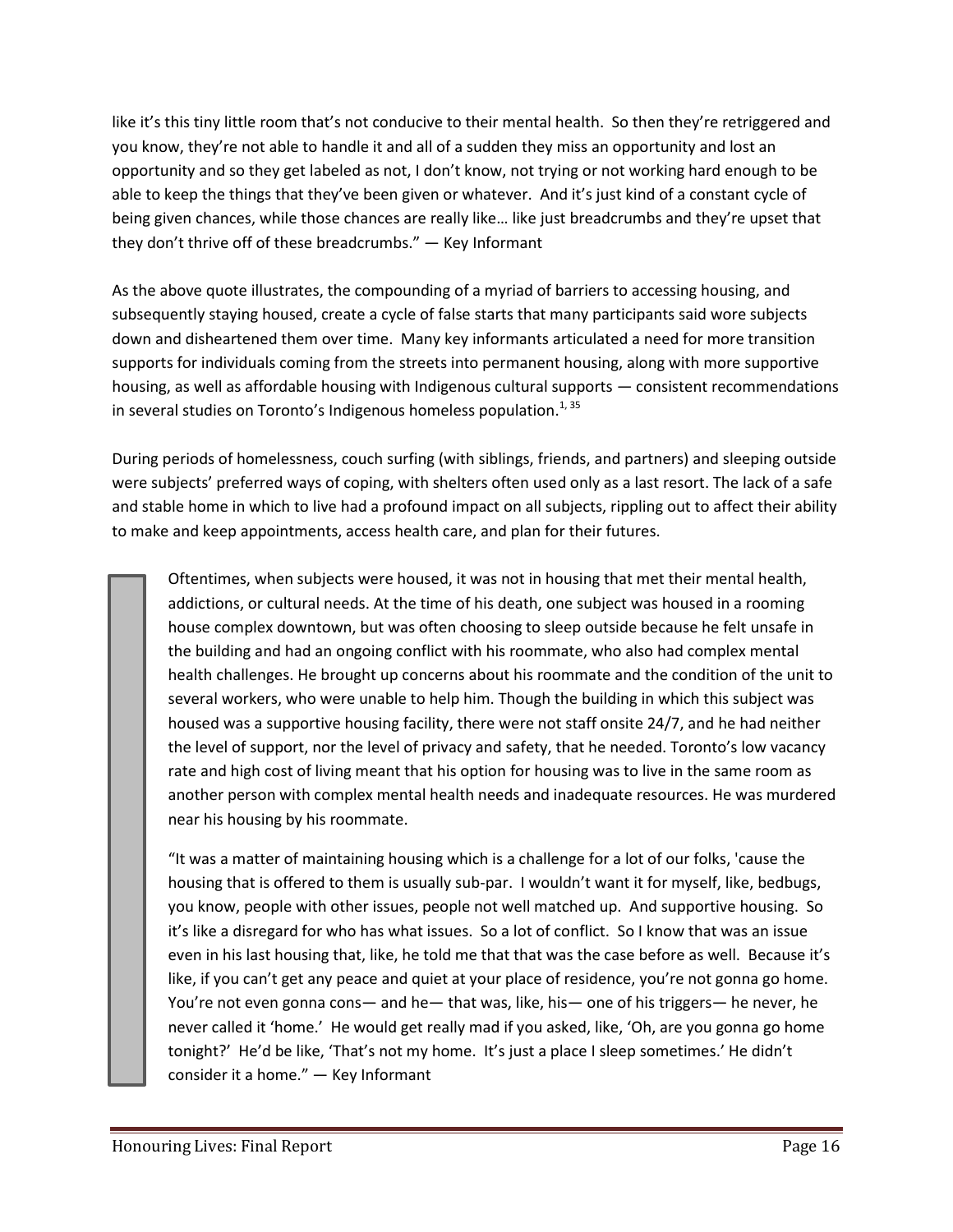#### **Health Care**

The health and well-being of Indigenous peoples is shaped both by ongoing processes of colonization and community resistance and resilience in the face of these processes.<sup>18</sup> These twin factors were evident in the lives of all five subjects: their health care experiences were characterized by racism and discrimination at individual and systemic levels, and they responded by utilizing a variety of strategies to meet their needs. Subjects often did not have long-term health care, instead seeking care at drop-ins or Emergency Departments (EDs) — a finding consistent with existing data on homeless individuals' elevated rates of ED use in Toronto.<sup>1, 31</sup> Although they utilized hospital EDs when necessary, most subjects tried to avoid hospitals because they had experienced racism from health care practitioners, security guards, and EMS personnel.

"It's hard to get any traction when you're just surviving. So then when she actually had legitimate health care needs it was really to convince her to go because they were just going to treat her like crap." — Key Informant

This reflection is consistent with findings from other research which demonstrate that for Indigenous people, past experiences of racism from health care providers are a deterrent to accessing future care.<sup>4,</sup> 18, 38, 39 While some subjects experienced adequate care in some hospital settings, multiple participants noted that the "trifecta" of being homeless, Indigenous, and using substances frequently resulted in substandard care:

"Just based on everything I've experienced, like with that whole group, I just find that if you present in a hospital and you identify as Aboriginal, you have substance use and you're homeless, it's almost like that's the trifecta ensuring that you're not… like if you have any other health concern outside of that, you're probably not going to be taken seriously." — Key Informant

"He wasn't receiving good treatment. He also might have been viewed by them as not being there for anything other than substance related, which is just never a good combination with those folks. Substance related, can't remember. Aboriginal man presenting. Like, who's actually at this point quite rude. It just… so yeah, no, he wasn't getting any treatment. He was just being… being held as they were probably not prioritizing him." — Key Informant

The experiences that key informants describe here are corroborated by other data showing that racism and discrimination from health care providers is an all-too-common experience for Indigenous people in Canada.<sup>4, 39–42</sup> In particular, concurrent discrimination based both on Indigenous identity and street involvement of patients in emergency departments has been shown to be a barrier to accessing care.<sup>40,</sup> <sup>42</sup> Participants recounted that racism and substance use bias frequently resulted in health care providers overlooking the concerns for which subjects were seeking care, often culminating in early discharges for subjects.

"The fact that [he] was Indigenous and that he was drinking a lot of times, like, got everything else overlooked. And that's why I'm like, if he was begging them to stay, like, who wants to be in the hospital? Nobody wants to be in the hospital, so it's just like, it really bugs me that they were, like, in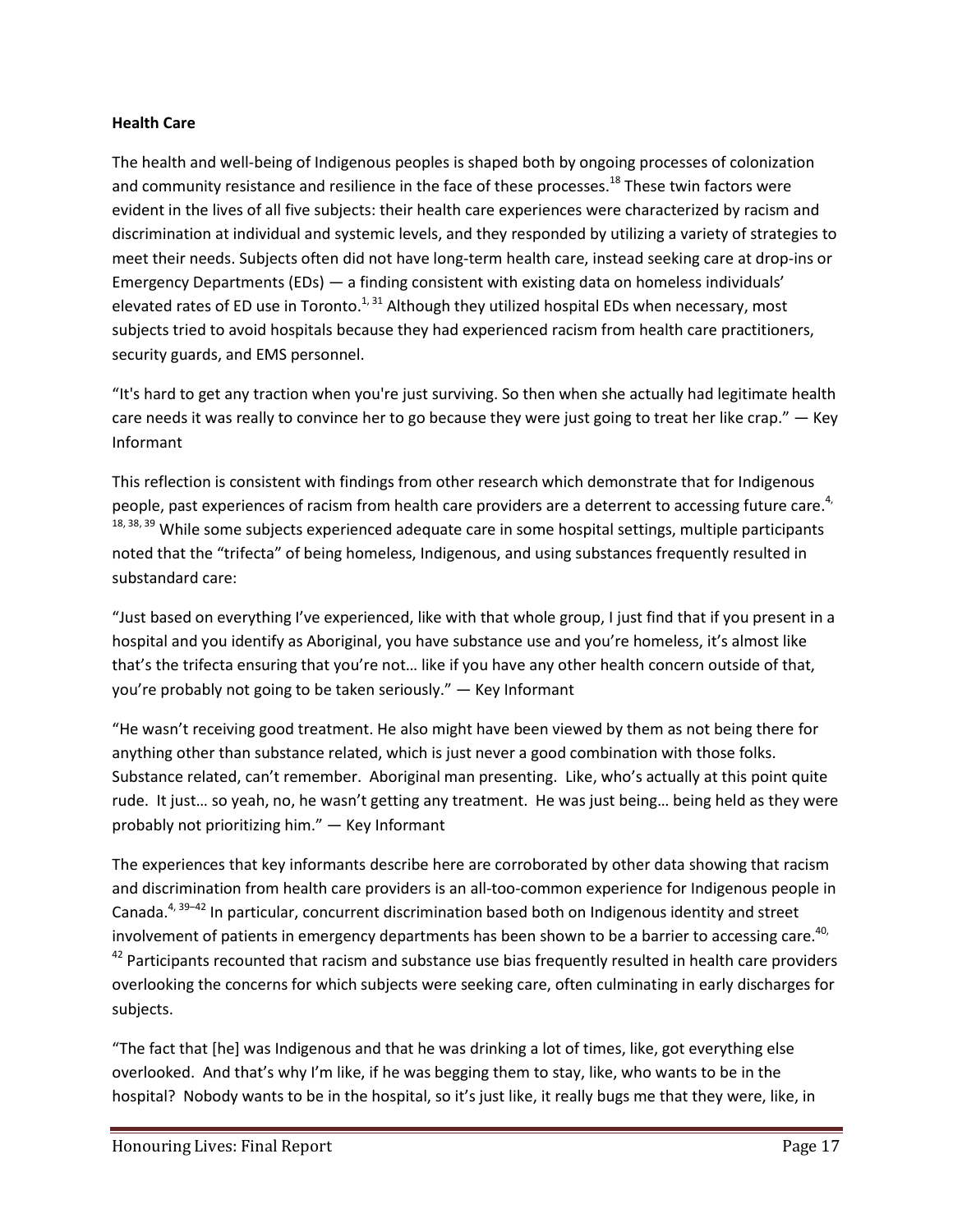the middle of night, like out you go […] That was the night, that was the night of. So it was after— it was like a few hours after he got discharged that he went to his place and got killed." — Key Informant

"I don't know if emergency room doctors have a full grasp of what it is to be homeless. So when they're giving like 'do this.' Like when they're… what is it called. Discharging them. Like look after yourself in these ways. Well that's… I can't keep my foot up or I can't keep my foot dry or like I can't take medication at the same day or… like same time every day or even like necessarily hang onto my medication. So I think there's just a knowledge gap there that often prevents people from getting good care." — Key Informant

Participants also noted the inadequacy of the medication-based mental health care options available to subjects. Many also highlighted the gap in services available for individuals experiencing concurrent disorders:

"He [Gordon] would get denied service just because of his concurrent disorder, because he was active in his usage so it affected his behavior, so people would be like, 'Yeah, we can't— we can't serve him.'" — Key Informant

"Even if you try to have somebody access services, like the concurrent stuff. In my experience CAMH is not well set up for that. Like 'oh, they need to be sober for us to do a psych assessment.' Well, that's not really an option or unrealistic or even if it is, like lining that up with the appointment […] or they can't be psychotic. Like […] we're not going to respond to the addictions piece because they're psychotic. Well, I can't schedule in a non-psychotic episode break. Like how do you do that? Right? And so then they pass you off between the two, like addictions or… or mental health and… just passes the buck." — Key Informant

These two participants, speaking about two different subjects, both make it clear that being denied services because of concurrent disorders is a barrier to health. This second quote also exemplifies a commonly articulated need across subjects' lives: the need for coordination between services.

#### **Barriers to Services and Supports**

Subjects were all described as having robust knowledge of the health and social services available to them, often sharing this knowledge with their peers. Subjects also experienced many barriers when accessing services, and when seeking support from family, friends and community.

When accessing services, subjects commonly faced barriers related to their alcohol and substance use, with some participants recounting subjects' frequent removals from abstinence-based social service agencies and community spaces. Substance and alcohol use was especially noted as a barrier to some subjects participating in ceremony, due both to traditional protocols and agency policies.

For some subjects, unfriendly environments at service agencies and a systemic gap in services for young people who have aged out of youth services were also noted as barriers. Alongside these systemic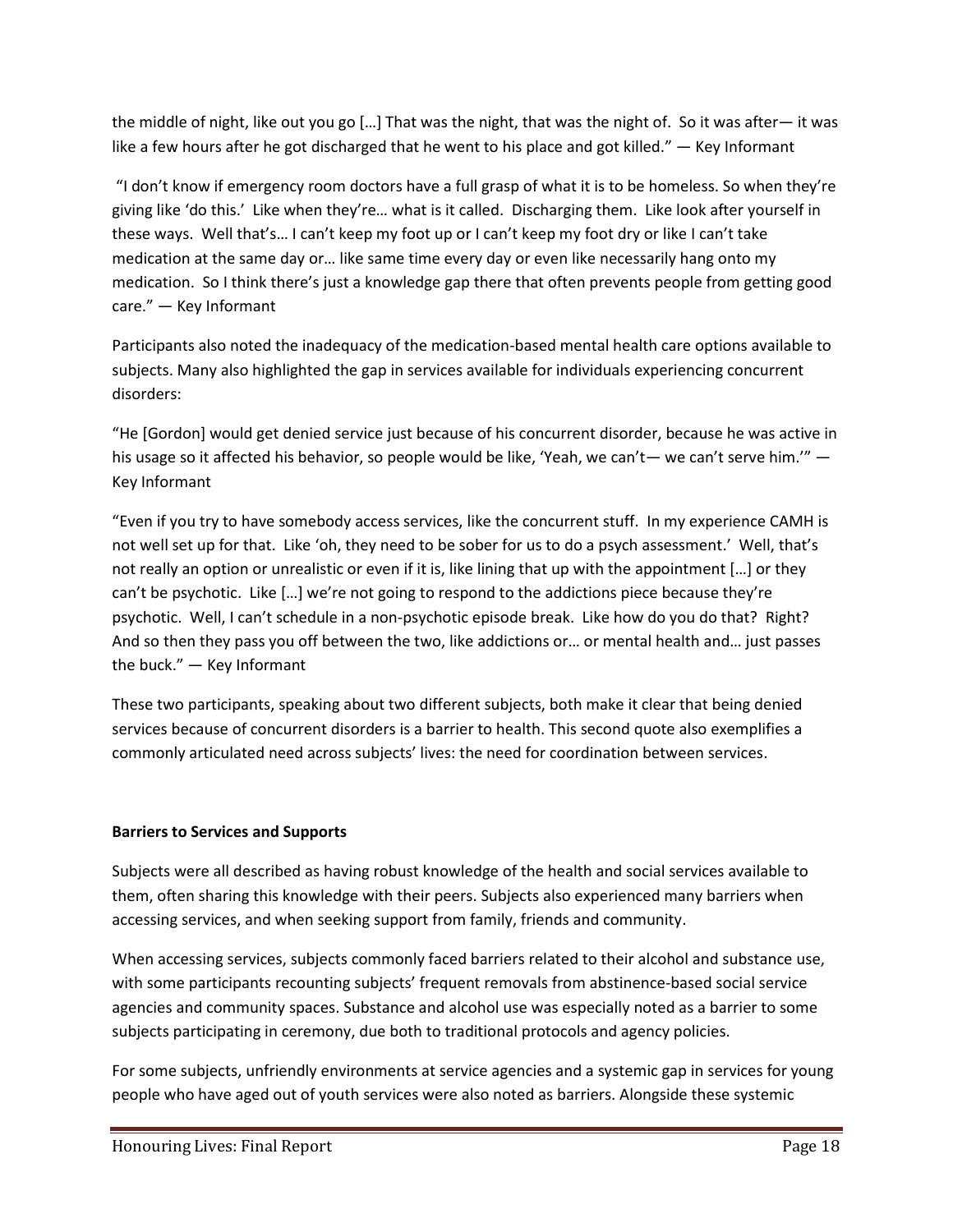impediments to accessing services, a great number of participants articulated the individual barriers to making and keeping appointments that subjects faced due to a lack of stability and coordinated supports:

"Emergency rooms, like health care spaces, if someone's intoxicated because they're most abstinence based, it's like you're out. But on top of that, if you're kind of like floating around, if you're street involved, if you don't have any kind of stability, like how are you going to remember your appointments. Who's going to remind you?" — Key Informant

A key recommendation that participants emphasized was coordination between services:

"There's no way to find out where people are getting supports. There's no community meeting. There's nothing […] and a lot of our folks, it's like most people can't do with just one worker. It's just like, that's the reality. It's like, they wouldn't be homeless in the first place, if all it took was one person to change everything around, like, it doesn't work like that. It's because they have multitude of challenges and we keep talking about this Housing First and, like, multi-disciplinary approach, but I find that everything is still fractured. We don't operate like one organism. So it's like, it's great if you have, you know, healthy heart, healthy arm, healthy leg, but if they're not all pumping on the same system, that's not a living person. You know? That's a donation pile." — Key Informant

"A part of the problem is that the way the roles are set up, everyone is so overly concerned about duplicating services and I understand that, but the reality is that especially when it comes to case management, one case manager can't carry the weight of entire case for someone if that person is facing multiple challenges. It's like sure, if someone's like receiving different types of supports, and everything's integrated, yeah, then maybe, but that's usually not the case." — Key Informant

For many subjects, the combination of discrimination when accessing services and a system that at times actively impedes subjects' attempts to get care from multiple sources was overwhelming. Fragmentation of services for Indigenous people is a barrier to access noted in the literature,<sup>26</sup> and the call for coordination of services expressed by participants is one that has been presented time and time again in research and recommendations regarding Toronto's Indigenous communities.<sup>1, 35</sup> Many workers expressed frustration at the systematic barriers in place that hinder their own efforts to coordinate the care of their clients. Often, they recounted forming relationships across agencies with other workers in order to organize systems of care that better met the needs of subjects.

Along with these systemic impediments to accessing support from their families, participants also reflected on subjects' internal barriers to working through past traumas. The loss of self-worth that accompanied experiences of violence throughout subjects' lives was noted by many as a hindrance to accessing services, as was the lack of infrastructure for culturally appropriate, no-cost, and noninstitutional trauma therapy. Many participants noted that the majority of male subjects simply did not talk about their trauma, and had few avenues to do so.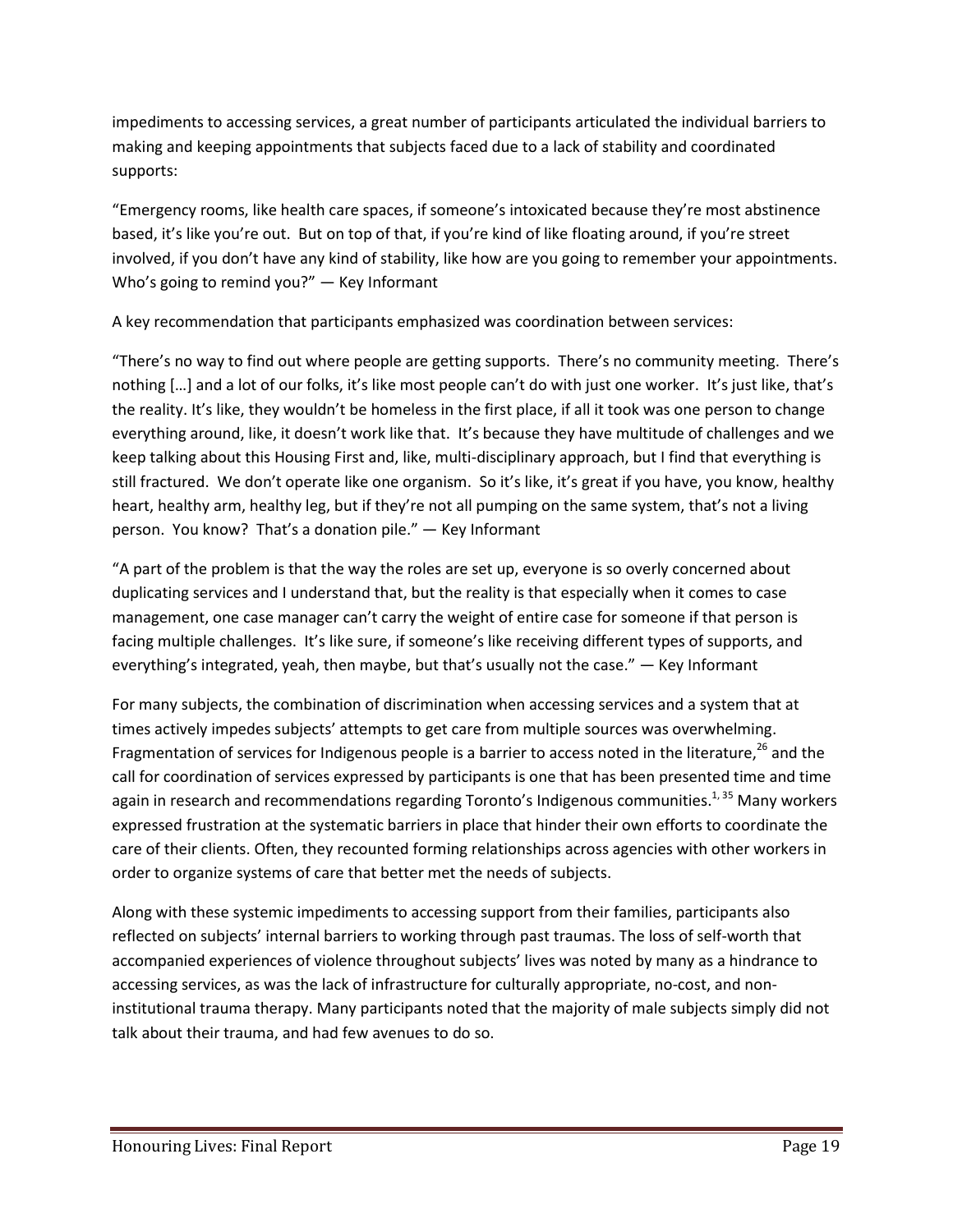#### **Criminal Justice System**

The criminal justice system was yet another state apparatus that did not serve subjects. All subjects had some level of involvement with the criminal justice system, and key informants described four of five subjects as being frequently in and out of jail for small charges. Incarceration (their own, and the incarceration of friends and family members) was noted as a barrier to giving and receiving support from siblings and street family for some subjects.

"Criminal justice system in itself was just a huge hindrance. Not so much because, like she would get picked up for petty things, like theft unders, or mischief, things like that but her brother going to jail was a huge, took a huge toll on her. Yeah because he… because they stuck together, and he was like, I mean, they supported each other, so I think when he went to jail for such a long period of time, that that was a significant— yeah, that had significant effects on her." — Key Informant

The long incarceration of Melissa's brother, who was a key part of her support system, was yet another loss that contributed to the weight of grief she carried. Justin's loved ones also described how his incarceration impeded not only his ability to receive support from them, but was also detrimental to their well-being since he was an important part of their support systems.

#### **Loss of Self-Worth & Loss of Hope**

As mentioned above, the consistent nature of the grief, trauma, and struggle to meet basic needs experienced by subjects had a cumulative effect on their well-being. For those subjects who survived abuse and neglect in childhood, or who were shuffled between many different homes in their youth, this loss of self-worth happened early. One worker described the large number of houses and parental figures through which Melissa was shuffled in her childhood, suggesting that "as a child you internalize a sense of rejection, sense of people not caring, sense of abandonment." This quote demonstrates the connection between processes of colonial family disruption and the low self-esteem that fuelled cycles of addiction and violence in subjects' lives.

Many participants described how subjects internalized a sense of rejection and worthlessness after repeated unsuccessful attempts at housing or addictions treatment, and being faced with systemic racism and barriers to essential services.

"If you keep trying to get housing and you can't afford it or you can't secure it because when you go to check out places they always say no, or even when you do you get treated horribly. You just… it's not worth it anymore. Right?" — Key Informant

In addition to the stresses of not having stable housing or reliable income, this quote also alludes to the impact of everyday racism and discrimination subjects faced both on the street and when attempting to access services or housing. One participant spoke about the need for early intervention strategies and resources in the lives of Indigenous youth to prevent individuals from getting to the street: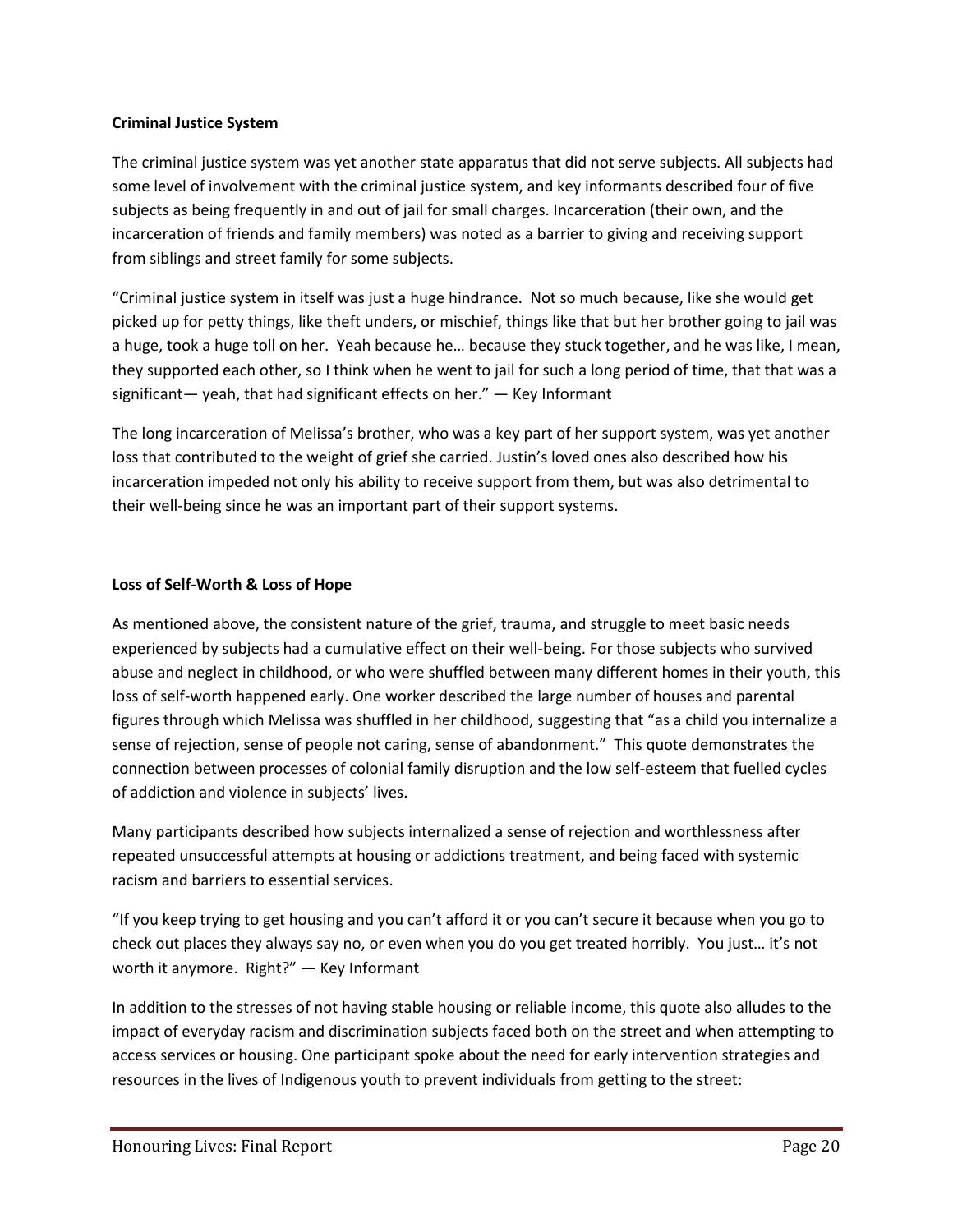"There needs to be something […] to catch kids, help them to learn how to… to learn that they're worth something, worth more than a bottle […] it's harder once people are here, already on the street because then the trauma just kind of escalates, right? Because they watch each other get hurt and they lose hope and they get hurt again and again." — Key Informant

The compounded impacts of individual and community-level grief and trauma in the lives of subjects are hard to overstate. Battling with stereotypes and violence from strangers on the street while simultaneously grieving friends and street family members took a heavy toll on subjects, sometimes impeding their ability to stay motivated to make changes in their lives:

"And I've noticed over the years, it's just nobody has any, you know, will to just change because they don't see the change. They don't see other people wanting to involve themselves with, you know, their type of people. It's like they feel like they're a black cat or something. Walked around and avoid that person, 'oh, you know, drunk Indian is going to hit us up again for money and yell at us, and blame it on him, or blame it on us' and whatever, you know." — Key Informant

## **Coping**

To cope with grief, trauma, and the everyday struggles of street life, subjects used a variety of strategies. Coping strategies included humour, physical activity, being outdoors, and social connection with friends, partners, chosen family and community. Most subjects accessed ceremony as a support, and most used panhandling and ODSP for income.

One participant reflected on John's use of humour to cope:

"He always used humour to… when dealing with good or bad issues. And it's like… and he was real sarcastic too, like very sarcastic funny. It's like I don't know, he was just one of kind guy, man, I really, really… I miss the guy still." — Key Informant

Another participant remarked on how Gordon used involvement in his community as a coping strategy:

"That speak[s to] his social skills, how important community was, being out there, being vibrant, being alive." — Key Informant

# *Alcohol & Substance Use*

Along with the coping strategies described above, all subjects used also alcohol to cope, with three subjects regularly using other substances as well. Many key informants described subjects turning to alcohol and substances to cope when no other respite was available, a habit compounded by subjects not having the opportunity to learn healthy coping skills from their families.

Speaking about Justin's use of alcohol to cope, one friend had this to say: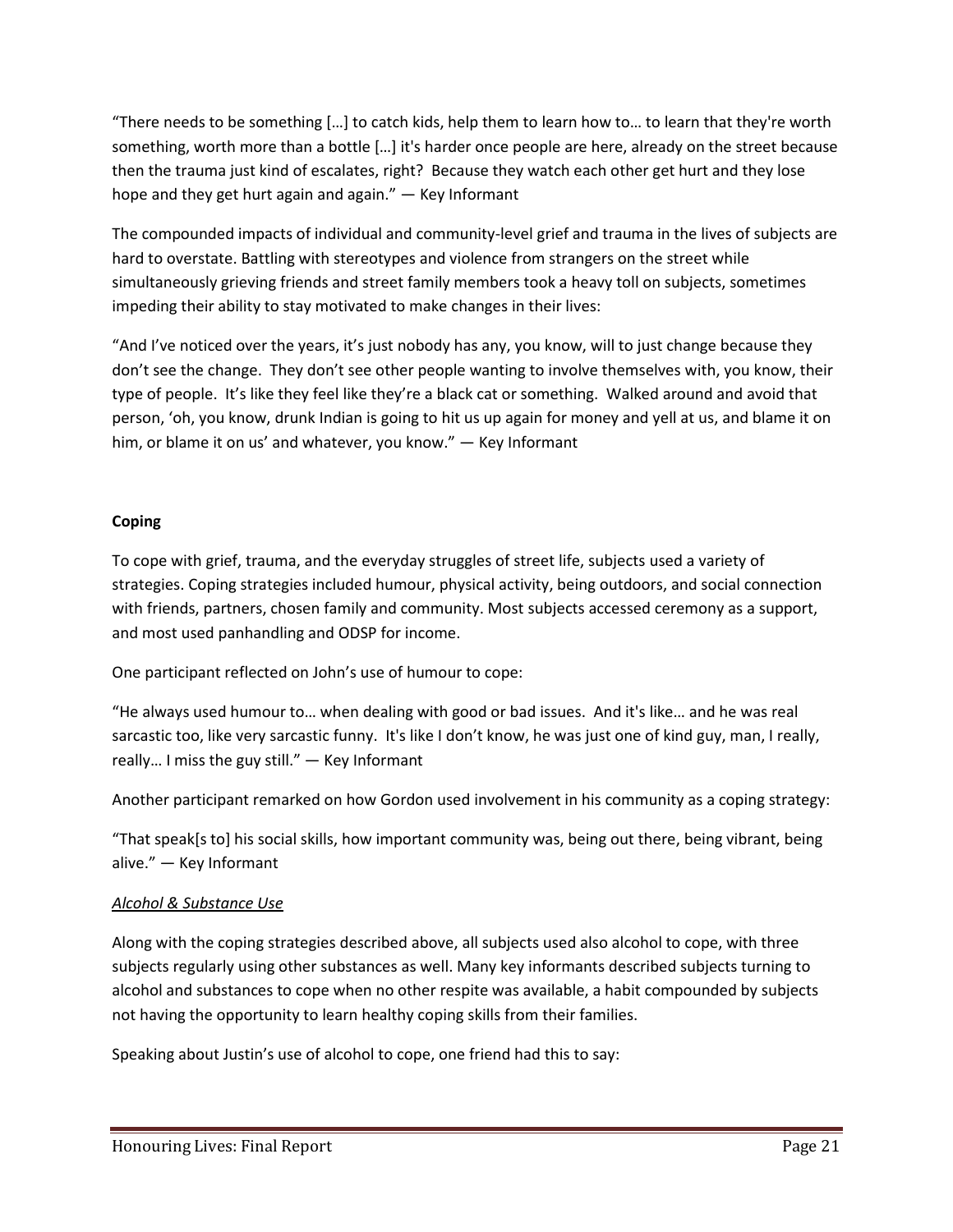"It's just his upbringing and like, he went through a rough life, like, I don't think… his mom loved him but she didn't love him, and I know that goes a long way. And his dad really didn't, like wasn't in his life. Being in and out of jail, and even going through foster care and stuff like that, that'll take a lot of… that'll take a lot of you, you know what I mean, especially if you don't know how to deal with it properly. Yeah, just… just doesn't know how to deal with things, like, you know what I mean?" — Key Informant

This quote typifies the relationship between child apprehension, intergenerational trauma and the resultant lack of coping skills passed through families, and the subsequent dependence on alcohol and substances that was common among subjects.

Similarly, one service provider reflected on the impact that grief and trauma had on Melissa's use of substances to cope:

"Similar experience in [my] generation is just how common it is to have peers in your teens and early 20s who have committed suicide and just the emotional and the impact on you. Never mind all the other kind of… right. You have to… that's just a lot to deal with. And I would assume that would contribute to kind of the need for substances and… so I don't know if that's a need for, I don't know, emotional respite or stability or… I don't know what you call that. Break from trauma." — Key Informant

Another service provider suggested that Melissa would have benefitted from counseling or trauma therapy at a young age in order to provide her with coping strategies other than alcohol:

"If she had access to some sort of counseling like, younger, a lot of this stuff could have been prevented, because she would have maybe have had more tools to cope with some things, or at least even know where to start. Yeah. And so I think her drinking was such a symptom of just like other things that were going on. So I know, sometimes I'm like, 'Oh yeah, addiction counseling would be great,' and I'm like, actually I kind of feel like other stuff if they were dealt with and perhaps the addiction actually not even be as huge of a deal, right?" — Key Informant

These addiction challenges often had significant impacts on the quality of care subjects received from the health care system, particularly in Emergency Departments. In some cases, alcohol and substance use also interfered with subjects' access to their children or nieces and nephews, or prevented subjects from accessing cultural supports and ceremony, thereby further removing them from the networks of support whose precarity impacted their turn to substances in the first place. Further, for three of five subjects substance use was either the cause of death (as in two overdose cases) or directly linked to the cause of death (as in the case of liver failure). Most subjects had accessed additions treatment at various times in their lives, with many participants highlighting the need for non-abstinence based addictions supports, as well as addictions supports that were designed specifically for Indigenous people.

Robert had struggled with his alcohol addiction for many years, and also used street drugs. His alcohol use interfered with his ability to retain housing and employment as well as his ability to see his young son. With the rise in violence in the street community and the deaths of several friends as fentanyl made its way onto the streets, workers noticed he was markedly more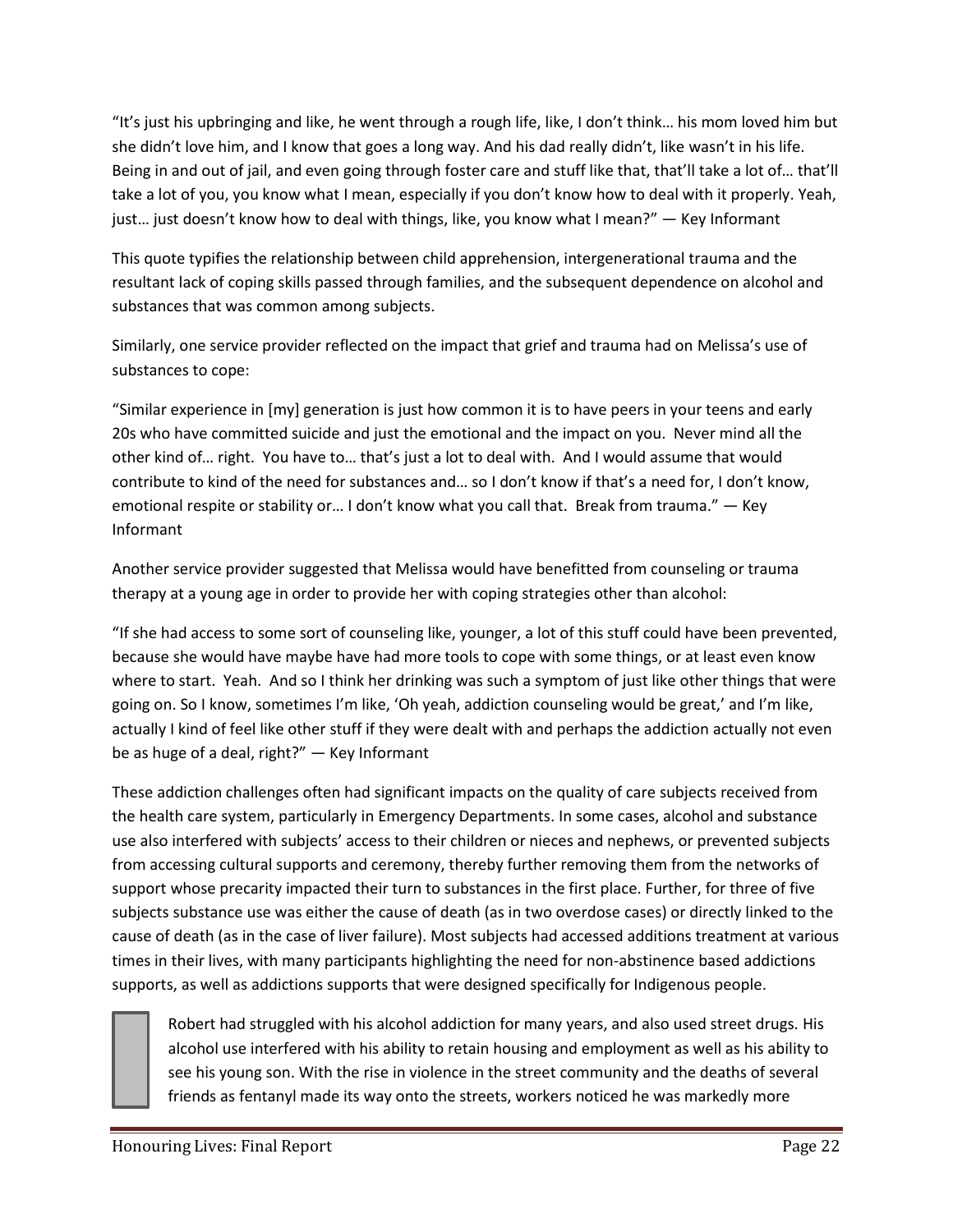irritable and more sad than usual, and also noted an increase in his substance use and alcohol use. One worker described how his coping skills of humour and socializing had been put to the test by the shock and grief of the increase in fatal overdoses within his community. On the night he died, Robert had been using alone, and was found unresponsive in a downtown park.

Robert's death is one of an increasing number of drug-related deaths among Toronto's homeless population over the past several years. A 2018 report by Ontario's Office of the Chief Coroner confirmed that drug toxicity is a leading cause among recent Toronto homeless deaths; further, in these cases of death by drug toxicity, over 80% involved fentanyl.<sup>43</sup> The recently released Toronto Indigenous Overdose Strategy<sup>44</sup> also makes strong links between the trauma of losing friends and peers to overdose and increased levels of substance use. Together, these data suggest an urgent need for intervention both into the current overdose crisis and the grief left in its wake.

## **Dreams, Desires & Motivation**

All five subjects had unique dreams, desires & goals, and were motivated by a variety of factors in fulfilling them. Justin was motivated by his love for his daughter & his desire to provide for her; Gordon was driven by a need for community and thirst for knowledge; Melissa had a keen desire for justice and safety for herself and her street family, while also dreaming of things that many young people strive towards:

"She would sometimes talk about wanting to get a place, make her place nice. She would talk about just like wanting to work with youth, you know, she loved kids, was really good with kids. She had talked about wanting to be there for her nephews you know, that they would you know, have fun Aunty [Melissa] to be around. I think she also would just see other people… I remember distinctly one time we were just outside McDonald's and like we're sort of in the U of T area, so we kind of just noted that there were people across the street that looked like us, right? Young females, just kind of doing their thing, but they were students, and she was like, 'I could do that too.' And I was like, 'Yeah, you totally could.'" — Key Informant

Many of Melissa's dreams — to have a safe and stable home, and to be present in the life of her family — were shared by all subjects. As noted in the above discussion of family disruption, many subjects were driven by a thirst for belonging and a supportive family structure. For Gordon, this desire to be with his community also compounded his addiction challenges, when he sought out peers with whom to connect and did so by drinking:

"[Gordon] really, you know, I think he did… it was neat that he did have, like, hopes and dreams and he, he did have sober times where he did try to chase them. But it was like, I don't know, he would just get, I don't know, feel disconnected somehow and then just connect with people that brought him the other way to where he was just drinking with them and whatever, and then I would see him off by himself and finding— trying to find people to hang with." — Key Informant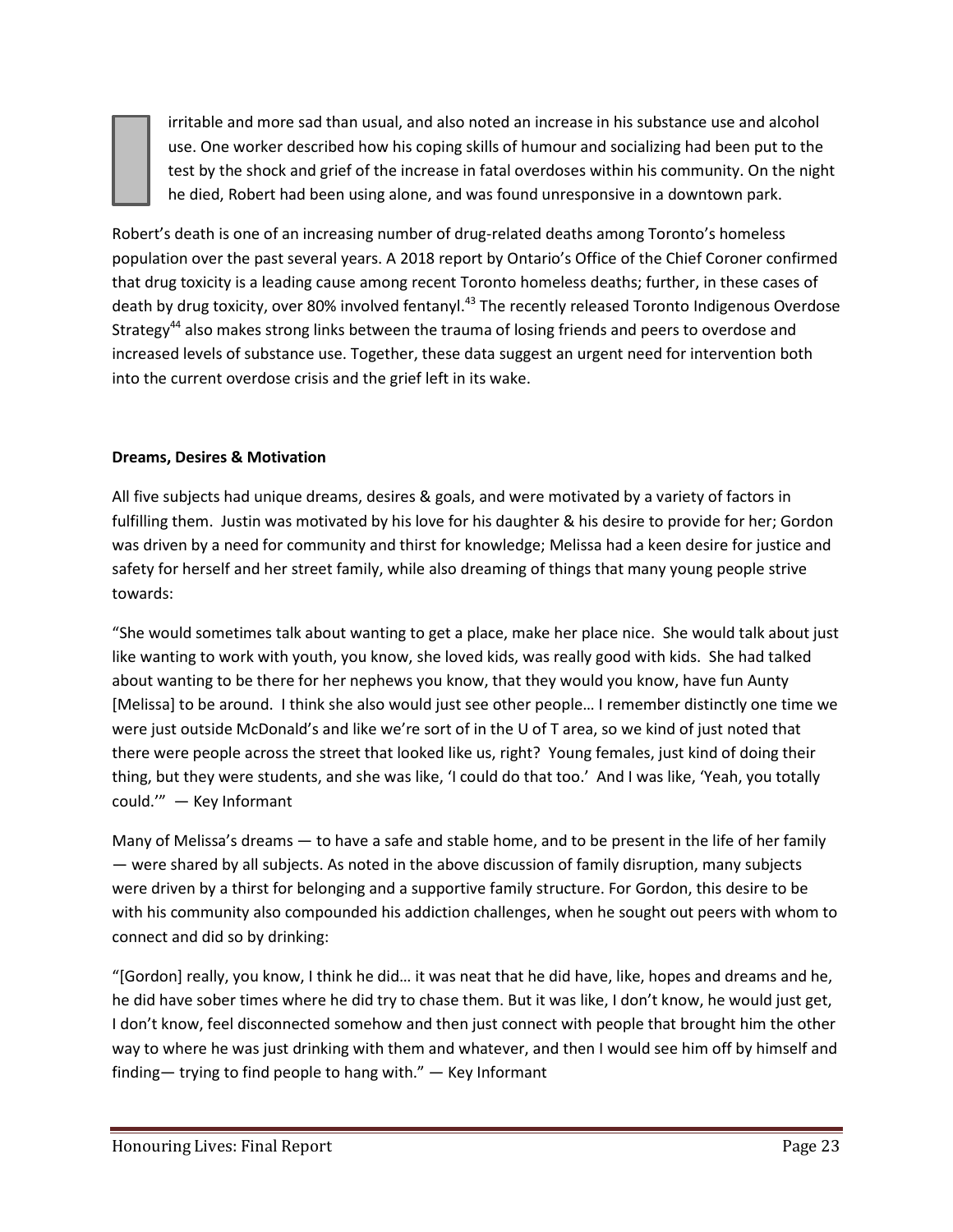Due to the realities of street life and the supports available to subjects, most dreams and goals were put on the backburner while everyday survival was top priority. Many participants noted the difficulties that the everyday strain and uncertainty of street life posed to subjects' reaching their goals:

"It was hard, I think, sometimes for her [Melissa]… to keep dreaming, to keep believing that she would get anywhere else or to even start to put those plans in place. Like she would talk about wanting to get housing, wanting to do this and wanting to do this and then she would drop because she forgot it was Monday. Or she was hungry and went somewhere and it was warm and she ate and she fell asleep, you know, those kinds of things, right? Like they're just… it's hard to… yeah, it's hard to get any traction when you're just surviving. " - Key Informant

#### **Mutual Networks of Support**

"What I've learned to understand, through working with our community, especially that group, it's like they consider each other home." — Key Informant

Community was an important source of strength and support for all subjects; likewise, all subjects contributed to their communities in a variety of ways, from Gordon's consistent involvement at his local community centre to Justin's work supporting fellow youth. Because they played support roles in the lives of other community members, each subject's death leaves a gap in these reciprocal support relationships. Key informants noted that subjects' street family, service providers and community often don't want to know details of how subjects died, in part because of the high number of recent community deaths.

Many service providers relayed stories about the profound impact that subjects had on their lives. One service provider shared a story about a particularly treasured moment she spent with Gordon while hurrying to an appointment:

"We would be walking down and here's us battling with our two ways of moving through the world and he wants to stop and sit on his rollator and feel the sun and I'm going like this. And us mutually trying to agree upon some way to get there while honouring each other's ways of being was so interesting. And he looked at me one day, and he wasn't always very clear, but he was clear, clear, clear, and he said '[name], you spread yourself too thin. Stop and feel the sun.' And that's life changing." — Key Informant

Just as Gordon received support from this service provider, so too was she impacted by the providerclient relationship the two shared. Many participants also highlighted the importance of honouring each subject as an individual person who had strengths and challenges, and contributed to their community:

**"**I'm glad at least some of the stories got out, because I think it's really important for the wider society to think of our folks as individuals. I don't call them clients. They're not clients. I mean, I know they use services, but they are community members, like, we belong to the same community. And it's just like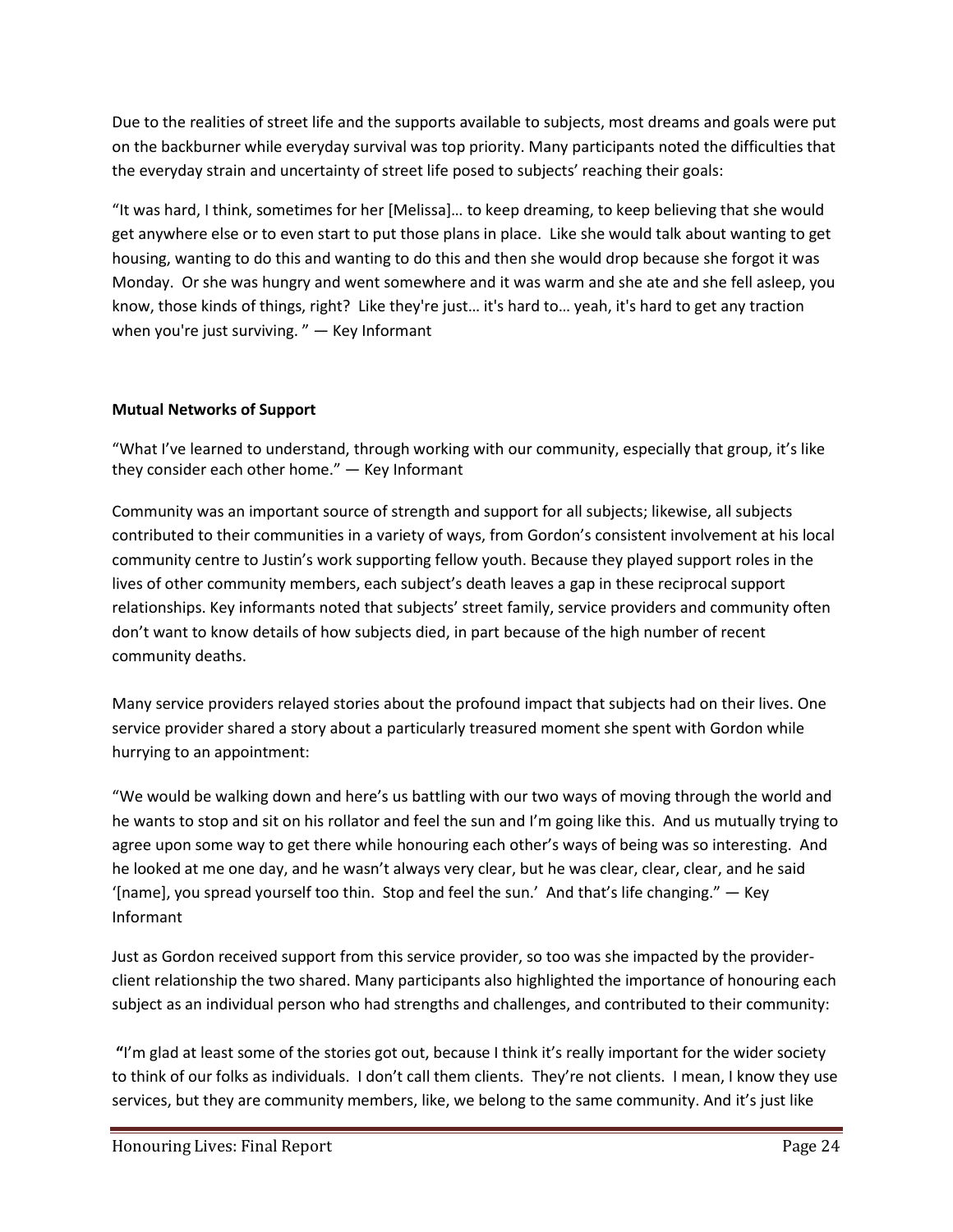we're here, our job is to support them. And it's like, they're people, they're not 'the homeless.' They're not, like, 'social service user.' They're— they're people.**"** — Key Informant

#### **What's Working**

Amidst reflections on the barriers and service gaps experienced by subjects, participants also identified the supports and services that were working for subjects and their communities. For two subjects, being housed in close proximity to the services they regularly used helped them retain their housing. A great number of participants identified the building of trusting relationships between service providers and clients as key for successful service provision; many noted that building these relationships takes time and resources, which are too often constrained by agency policies and budgets.

"The thing with her [Melissa] I noticed that trust was a big thing, understandably so, I think our trust developed because of just the consistency of presence." — Key Informant

"People who give us money, they don't understand how long it takes to gain someone's trust. It takes working with someone a long time to get them to tell you things, and as I said, I intentionally don't probe and that's why I didn't even ask what the exact circumstances of his death were, unless I'm personally dealing with it directly […] It's like you need to access any type of service, you have to tell your life story. So I really like, when working with people I try to let them at least have that on their terms. It's like no, you tell me what you need to tell when you feel like telling it." — Key Informant

In these two participants' experiences, building trusting relationships with clients through a non-invasive approach is a practice that takes time but yields results.

Another service that key informants recognized as successfully meeting the needs of subjects was nonjudgmental and harm-reduction based street outreach:

"At no point does any services actually get down to the level that people need it, which is actually coming to where we are. Right? We're there. […] [Melissa] needed someone to go meet her in a park and to talk to her and be there and not ask her any questions or anything for a little bit. Maybe subtly but that's it for some time. It takes time to gain those relationships with people, right?" — Key Informant

Taking the time to build relationships with clients as community members, literally meeting them where they are at, and offering non-judgmental support were key aspects of successful street outreach identified by participants.

"[Justin] really liked Vern Harper coming out, and every time he'd see him he'd sit there and talk with him and like you know. Just even talking to somebody so spiritual like that. It kind of makes you think, like think more, like I could do more. I can do more, and then, other than sit in this park and drink, right. And that's what... like I think we need more outreach workers that are not so judgmental."  $-$  Key Informant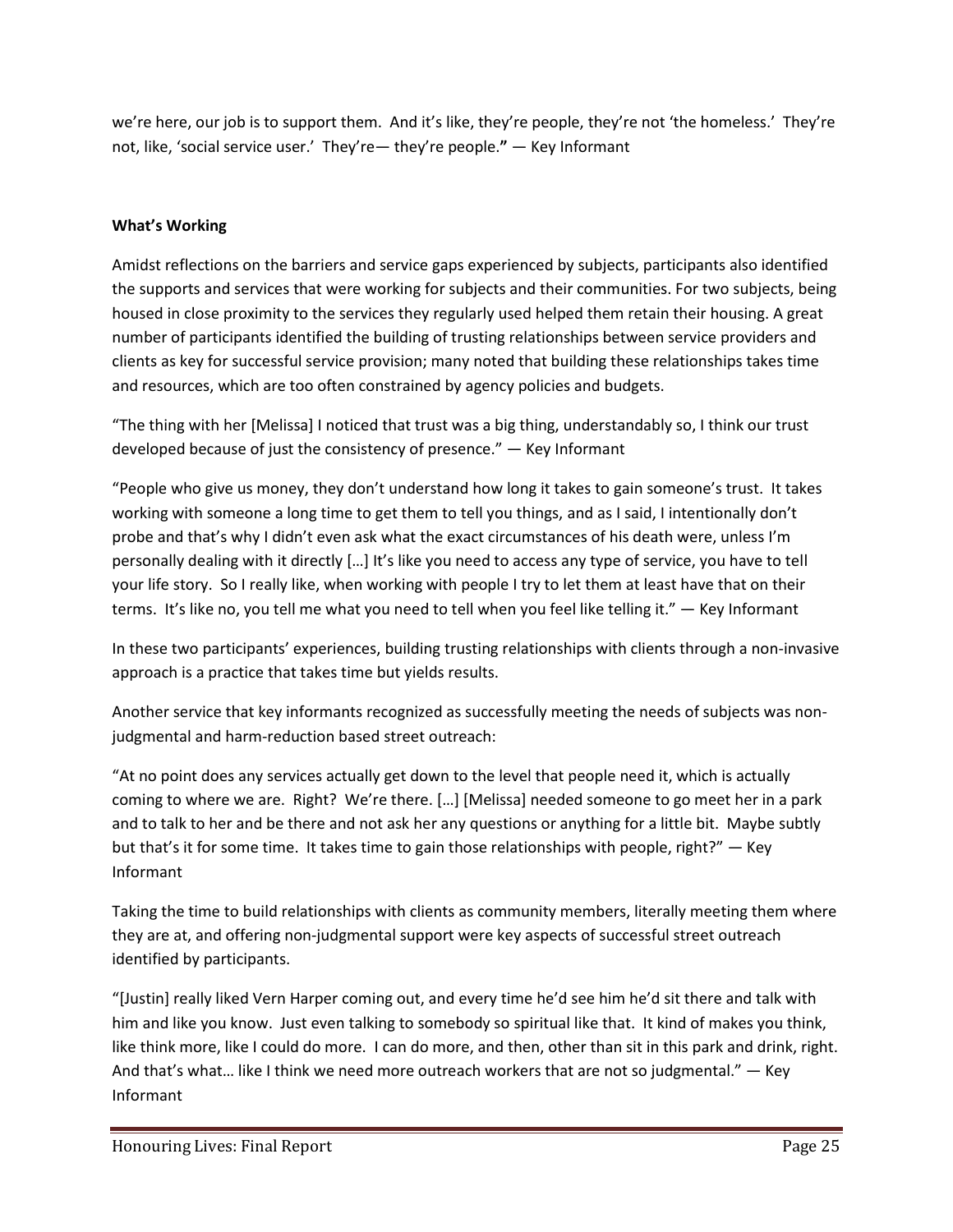As this participant describes, Justin benefitted substantially from the non-judgmental, harm reductionbased outreach provided by this community Elder. Accessing traditional teachings, even while actively using alcohol and substances, was an important support in the life of this subject and his peers.

# Discussion & Conclusion

Throughout their lives, these five subjects demonstrated remarkable strength, resilience, and tenacity. All five coped with systemic discrimination and barriers to accessing services using humour, strength of spirit, and connection to their communities, but were also impeded from accessing some positive coping strategies by abstinence-based services and targeting of Indigenous families by child welfare agencies. Each subject contributed to reciprocal relationships of support in their communities, and they are all deeply missed. Although the causes of death for subjects were wide-ranging, the circumstances contributing to these direct causes are attributable in large measure to the ongoing impacts of colonization.

Many of the factors leading to the premature deaths of these five community members can be traced back to their separation from their families at the hands of child welfare organizations. Because subjects did not have the opportunity to learn positive coping skills and develop a strong sense of self-worth from their families, they instead coped using methods that jeopardized their housing and their health, and in three cases were directly related to the causes of their deaths. The experiences of subjects are corroborated by other research demonstrating strong links between experiences of foster care and experiences of homelessness among Indigenous people in Toronto, $1,31$  as well as connections between early trauma and/or dislocation from family and community and coping through alcohol and substance use.<sup>3, 20, 26, 32, 44</sup> Importantly, the cyclical nature of child apprehensions and passage of intergenerational trauma between parents and children is also well-established in the literature,<sup>20, 28, 30</sup> pointing to the harsh reality that without intervention both to reduce the number of apprehensions taking place and to provide healing to those adults who were apprehended as children, deaths like those experienced by our subjects will likely continue. Given these realities, preventing the separation of Indigenous children from their families is of utmost importance in preventing premature deaths among Indigenous people.

Another key area for preventing future deaths is through coordination of health and social service provision. When subjects tried to access health care, social services, and housing supports, they were faced with a fragmented system of uncoordinated supports that was extremely difficult to navigate. Indeed, as demonstrated by the repeated accounts of violence and harassment from police, and experiences of racism and inadequate care in hospitals, subjects were oftentimes harmed by the very institutions purportedly meant to serve them. Once again, these realities are corroborated in the literature.<sup>1, 4, 18, 39–42</sup> For many subjects, the support services that worked best were those which took a harm reduction approach to substance use and provided time for workers to build relationships with community members; however, such supports were necessarily limited by the operational constraints of social service agencies. With limited options for affordable and safe housing, subjects relied on themselves and their chosen families to meet their needs for shelter and safety, forming strong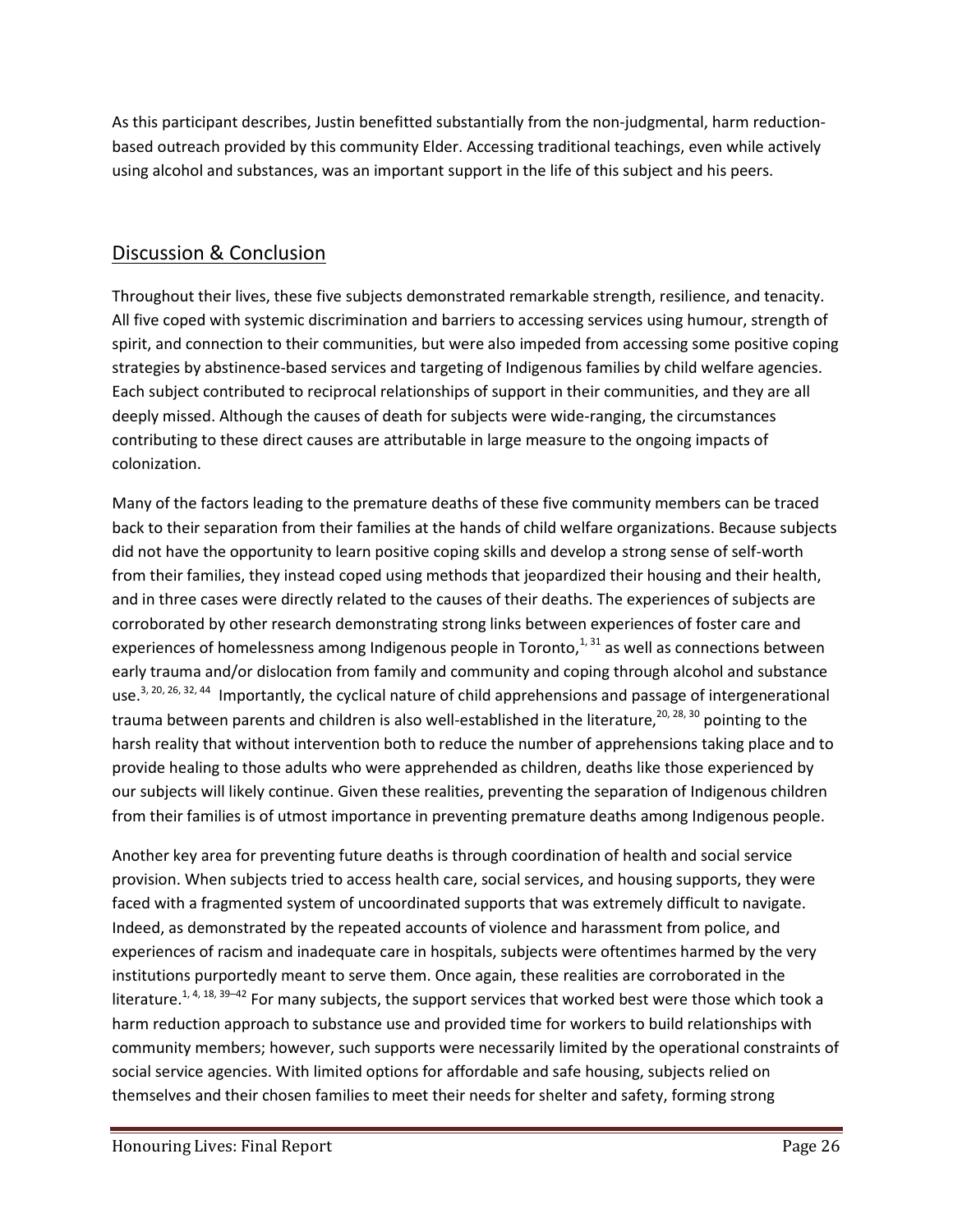networks of mutual care and support where their presence is missed. In the face of scarce access to culturally appropriate and ceremonial supports to work through complex grief and trauma, subjects coped using alcohol and other substances. This coping strategy, in turn, was a further barrier to accessing services, and obtaining and retaining housing, and as noted above, was a contributing factor in multiple subjects' deaths.

The deeply interconnected facets of ongoing colonial trauma, high demand on limited-capacity services, and limited access to traditional cultural and ceremonial supports must be addressed both through services and through policy. Effective implementation of the recommendations presented in this report will require coordination and cooperation between multiple levels of government and many health and social service agencies. The deaths of these five community members were preventable, and given the strong links between the policies of the Canadian government and the contextual factors leading to their deaths, the burden of mitigating the effects of these policies should fall on the body that wrote and enforced them.

# *Limitations*

There are some limitations to this study. The sample size was small, and may not be representational of all of the contextual factors and causes surrounding premature deaths of Indigenous homeless people in Toronto. As well, none of the subjects were identified by key informants as being as LGBTQ or two-spirit, meaning that this analysis does not account for those unique factors which may contribute to premature deaths of Indigenous community members who have diverse sexualities or genders. As only one subject was a woman, the study also may not capture those factors specifically contributing to the premature and preventable deaths of Indigenous women on Toronto's streets. An original proposed subject of this study was replaced because their primary connection was to a social service agency unable to participate in this study. Subjects who remained in the study were all connected to more than one health or social service agency. This report acknowledges that this sample of community members does not include those whose connections to health and social service providers were limited.

# Recommendations

Recommendations that would have helped to prevent the deaths of these five subjects have been presented to policy-makers time and time again, and have consistently been neglected. The work required to transform the systems that led to these deaths cannot be captured through a brief list of recommendations here. However, key informants laid clear directions for first steps in implementing the system-wide change that is so deeply needed; we present these recommendations in acknowledgement that we are not the first (and likely will not be the last) to offer them.

# **1. Dramatically reduce child apprehension**

In accordance with Calls to Action numbers 1-5 of the Truth and Reconciliation Commission of Canada (2015), it is recommended that all levels of government work to reduce the number of Indigenous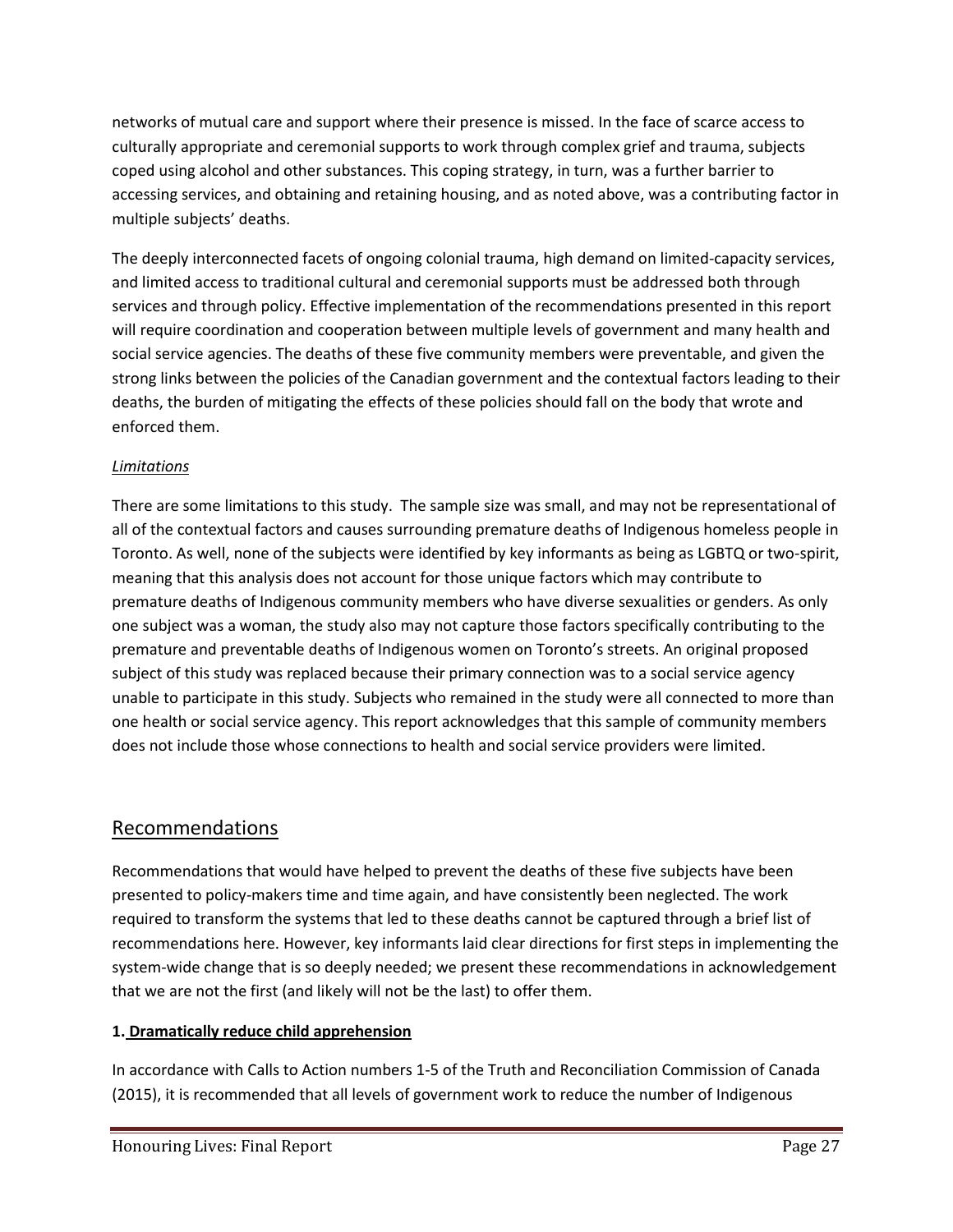children in care through providing adequate funding for initiatives that keep families together, including strength-based practices such as Indigenous midwifery. This recommendation follows many calls for overhauling Indigenous child welfare systems across Canada through investment in Indigenous communities, dating back to the Report of the Royal Commission on Aboriginal Peoples (1996) and beyond. <sup>19, 20, 28, 45, 46</sup>

## **2. Address community-level grief**

Ensure a range of opportunities for addressing historical, intergenerational, childhood and ongoing trauma and grief for Indigenous communities. Heavily resource:

- o Culturally safe, no-cost trauma counseling in non-institutional settings.
- o Culturally safe, no-cost grief supports in non-institutional settings.
- o Access to traditional cultural supports for trauma and grief for clients, service providers, and the broader Indigenous community. This includes increasing access to Elders, traditional teachings and ceremony for community members who are using substances.

#### **3. Provide housing that is safe**

One hundred per cent of people who need housing should be offered housing that meets their needs, whether that be:

- $\circ$  Supportive housing that includes 24-hour staffing, counseling, assistance managing appointments and medication, and assistance transitioning from street life;
- o An Indigenous specific harm reduction shelter; or
- o Deeply affordable and permanent housing.

#### Ensure that all housing:

- o Allows people to maintain their physical safety.
- o Is clean and in decent repair.
- o Offers privacy and peace.
- $\circ$  Is culturally supportive for example, includes access to Elders and freedom to smudge.
- $\circ$  Is responsive to the needs of community members who are using substances and includes a mix of abstinence-based and harm reduction approaches.

#### **4**. **Address racism and discrimination in Emergency Departments**

There is an urgent need to put in place comprehensive plans to address the racism and discrimination in Toronto's Emergency Departments. Some initial steps should include:

 $\circ$  Accountability mechanisms related to racism and discrimination such as a formal complaint process with actionable consequences.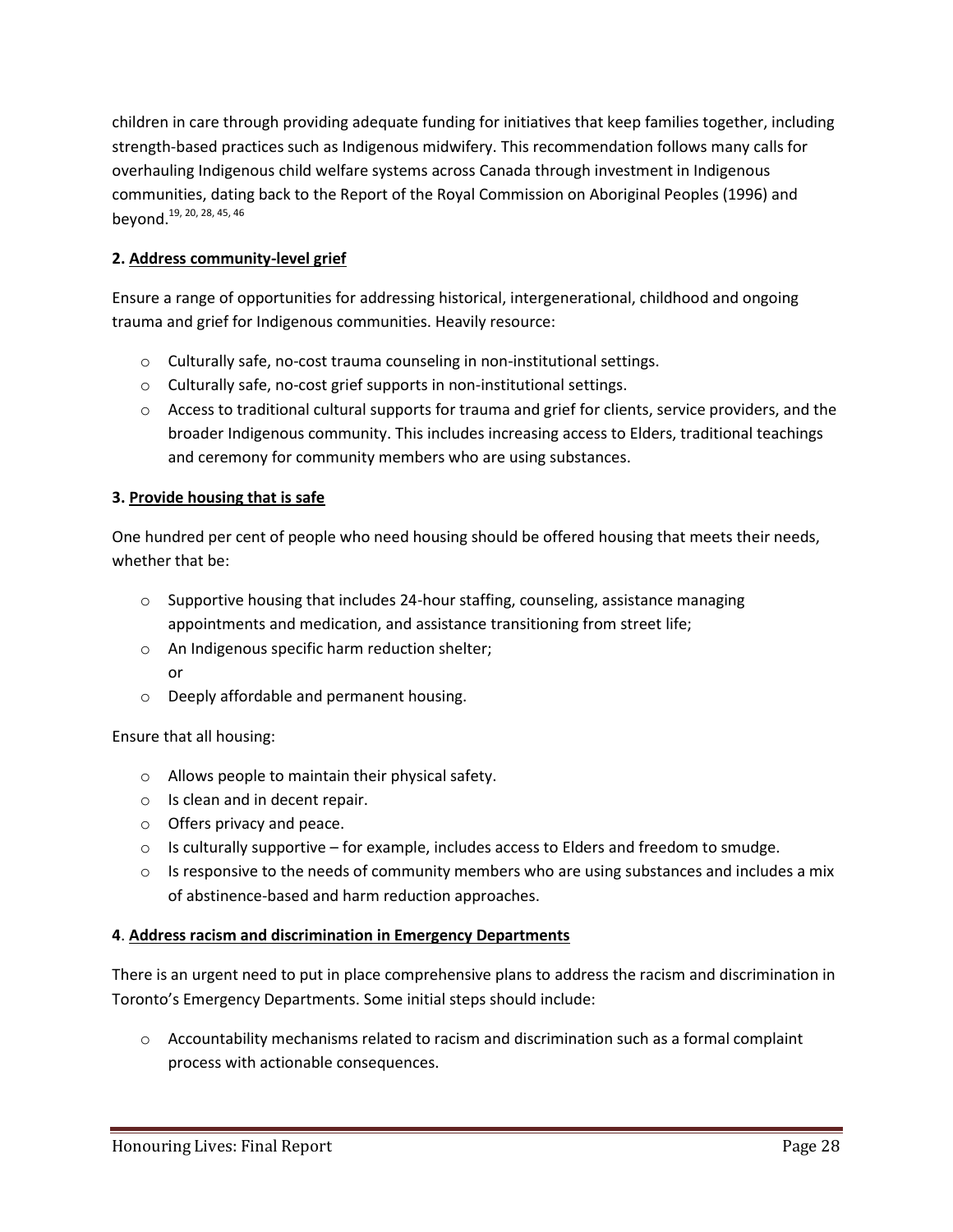- $\circ$  24/7 Indigenous patient advocates and culturally appropriate supports in EDs that are embedded in all aspects of ED care.
- o Community-led, mandatory education for all health care practitioners and all Emergency Department staff on cultural safety, anti-racism, and treating street-involved patients.
- o Discharge practices that take into account patient circumstances and ensure that people can maintain their physical safety once they leave the ED.

## **5. Address gaps in the mental health system**

- $\circ$  Ensure that people with mental health problems aren't treated only with medication, and that people are not coerced into accepting treatment.
- $\circ$  Ensure that culturally safe trauma counseling and culturally appropriate supports are always available and offered. A wide variety of non-medication options for mental health care must be made available to all Indigenous community members.
- o Ensure intake processes and services are appropriate for and accessible to people experiencing concurrent disorders.

## **6. Care for community members who are using substances**

It is vital that the Toronto Indigenous Overdose Strategy<sup>44</sup> be implemented immediately. Recommendations from the strategy mirrored in our findings include providing:

- o Addiction services specifically developed for Indigenous peoples.
- o Addiction services outside of an abstinence-based model.
- o Education about fentanyl and naloxone, and access to naloxone, for people who are using substances, and their friends, families, and communities.
- o Increased access to safe injection sites.
- $\circ$  Harm reduction frameworks accompanied by robust supports so as to not generate increased risk.

#### **7**. **Resource the grassroots prevention work that community members are already taking on**

Our findings surfaced impactful, grassroots efforts that offer support to Indigenous community members experiencing homelessness. These include:

- $\circ$  Non-judgmental, harm reduction-based outreach provided by community Elders.
- $\circ$  A group of people in the community that coordinates to offer support and resources where needed. For example, accompanying people to court, advocating for housing and care, linking community members with organizations, accompanying people to appointments and much more.

#### **8. Resource service providers to offer responsive, non-stigmatizing services**

 $\circ$  Ensure providers such as case coordinators have the time, space and mandates to establish long-term, trusting relationships with clients.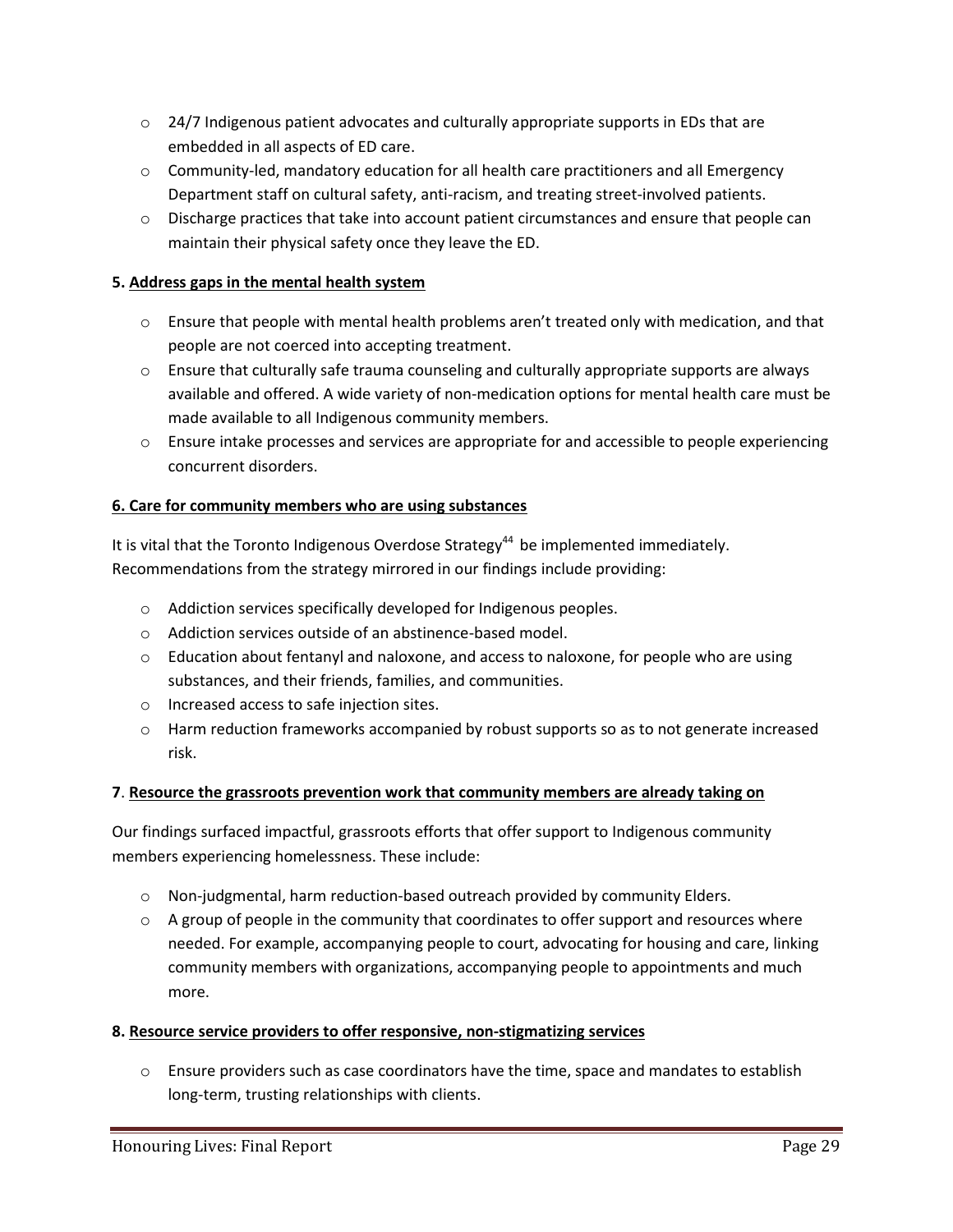- o Worry less about duplication of services, and more about quality of relationships, and coverage of needs. Some people could use more than one case coordinator, and in these cases, workers should be offered the time and resources to collaborate with each other across organizations.
- $\circ$  Literally meet clients where they are at with non-judgmental outreach services, and meaningfully integrate client recommendations into services and policy.

#### **9. Provide care during the transition from youth into adult service users**

o Extend or create Indigenous community-led services and programs for youth ageing out of care. Such programs and services must address holistic health, housing, employment, education and cultural needs, and could include initiatives such as designated transition workers in the shelter system, and peer mentorship opportunities for youth.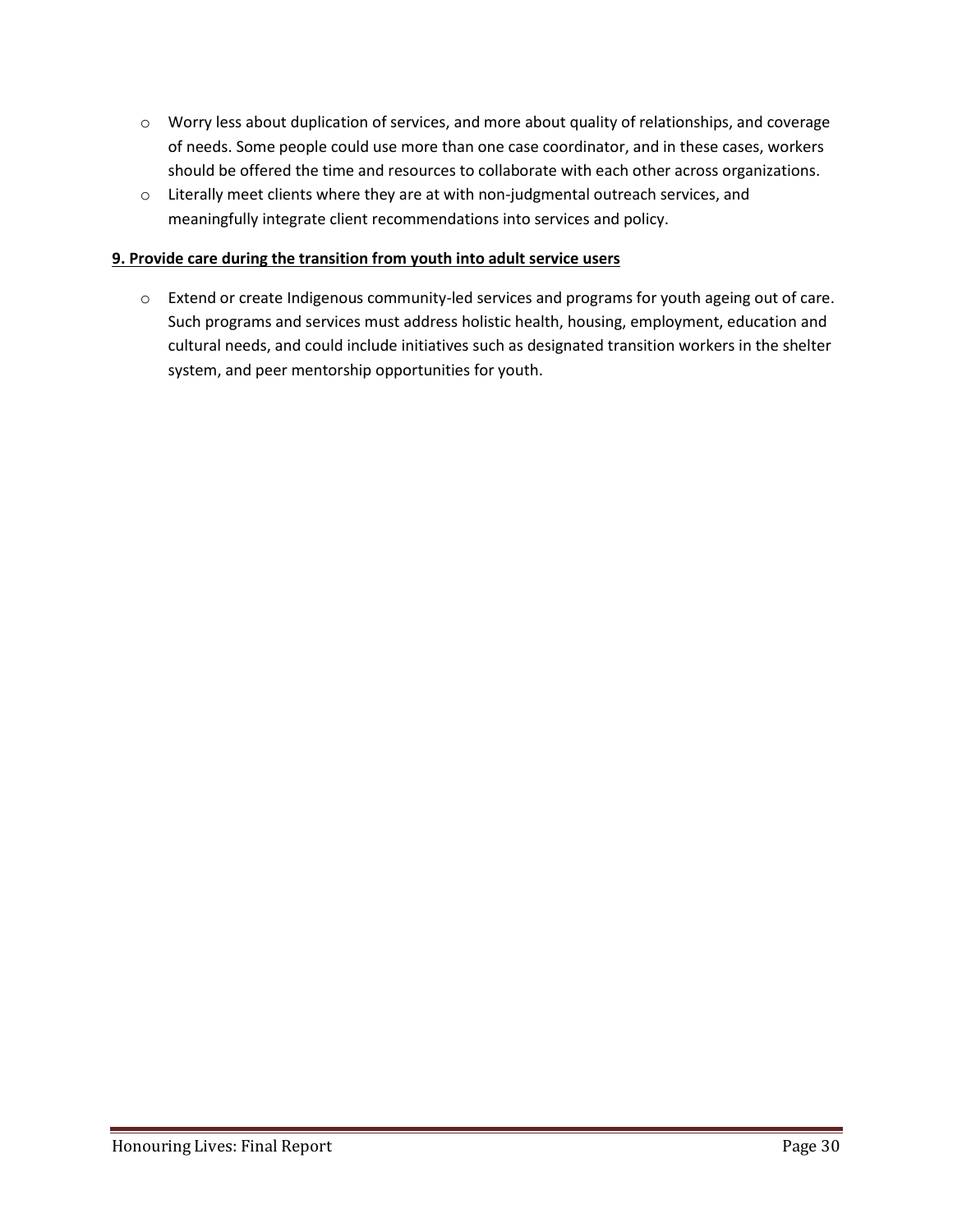#### References

- 1. McCaskill, D., FitzMaurice, K., & Cidro, J. (2011). *Toronto Aboriginal Research Project Final Report*. Toronto, ON: Toronto Aboriginal Support Services Council.
- 2. Toronto Public Health. (2018). *Monitoring deaths of people experiencing homelessness*. City of Toronto. Retrieved January 29, 2018, from [https://www.toronto.ca/community-people/health](https://www.toronto.ca/community-people/health-wellness-care/health-inspections-monitoring/monitoring-deaths-of-homeless-people/)[wellness-care/health-inspections-monitoring/monitoring-deaths-of-homeless-people/](https://www.toronto.ca/community-people/health-wellness-care/health-inspections-monitoring/monitoring-deaths-of-homeless-people/)
- 3. Shah, C., Klair, R., & Reeves, A. (2014). *Early death among members of Toronto's Aboriginal community: Walking in their shoes*. Toronto, ON: Anishnawbe Health Toronto.
- 4. Smylie, J., Firestone, M., Cochran, L., Prince, C., Maracle, S., Morley, M., … Spiller, M. (2011). *Our Health Counts Urban Aboriginal Health Database Research Project: Community Report First Nations Adults and Children, City of Hamilton*. Hamilton, ON: De Dwa Da Dehs Ney>s Aboriginal Health Centre.
- 5. Smylie, J. K., Snyder, M., Allan, B., Booth, S., & Senese, L. (2013). *Gathering and Applying Reproductive, Maternity, and Family Health Information to Support Aboriginal Maternity Services in the GTA: Aboriginal Health Data Collection – Aboriginal Community Engagement Project Summary Report*. Toronto, ON: Well Living House.
- 6. Estey, E., Kmetic, A., & Reading, J. (2008). Knowledge translation in the context of Aboriginal health. *Canadian Journal of Nursing Research*, *40*(2), 24–39.
- 7. First Nations Information Governance Centre. (2014). *OCAP: Ownership, control, access and possession: The path to First Nations information governance*. Ottawa, ON: Author. Retrieved from https://fnigc.ca/sites/default/files/docs/ocap\_path\_to\_fn\_information\_governance\_en [final.pdf](https://fnigc.ca/sites/default/files/docs/ocap_path_to_fn_information_governance_en_final.pdf)
- 8. Smylie, J. (2011). Knowledge translation and Indigenous communities: A decolonizing perspective. In E. M. Banister, B. J. R. Leadbeater, & E. A. Marshall (Eds.), *Knowledge translation in context: Indigenous, policy, and community settings* (pp. 181–200). Toronto, ON: University of Toronto Press.
- 9. Smylie, J., Lofters, A., Firestone, M., & O'Campo, P. (2011). Population-based data and community empowerment. In P. O'Campo & J. R. Dunn (Eds.), *Rethinking social epidemiology: Towards a science of change* (pp. 67–92). Dordrecht: Springer Netherlands.
- 10. Ball, J., & Janyst, P. (2008). Enacting research ethics in partnerships with Indigenous communities in Canada: "Do it in a good way." *Journal of Empirical Research on Human Research Ethics, 3*(2), 33–51. doi:10.1525/jer.2008.3.2.33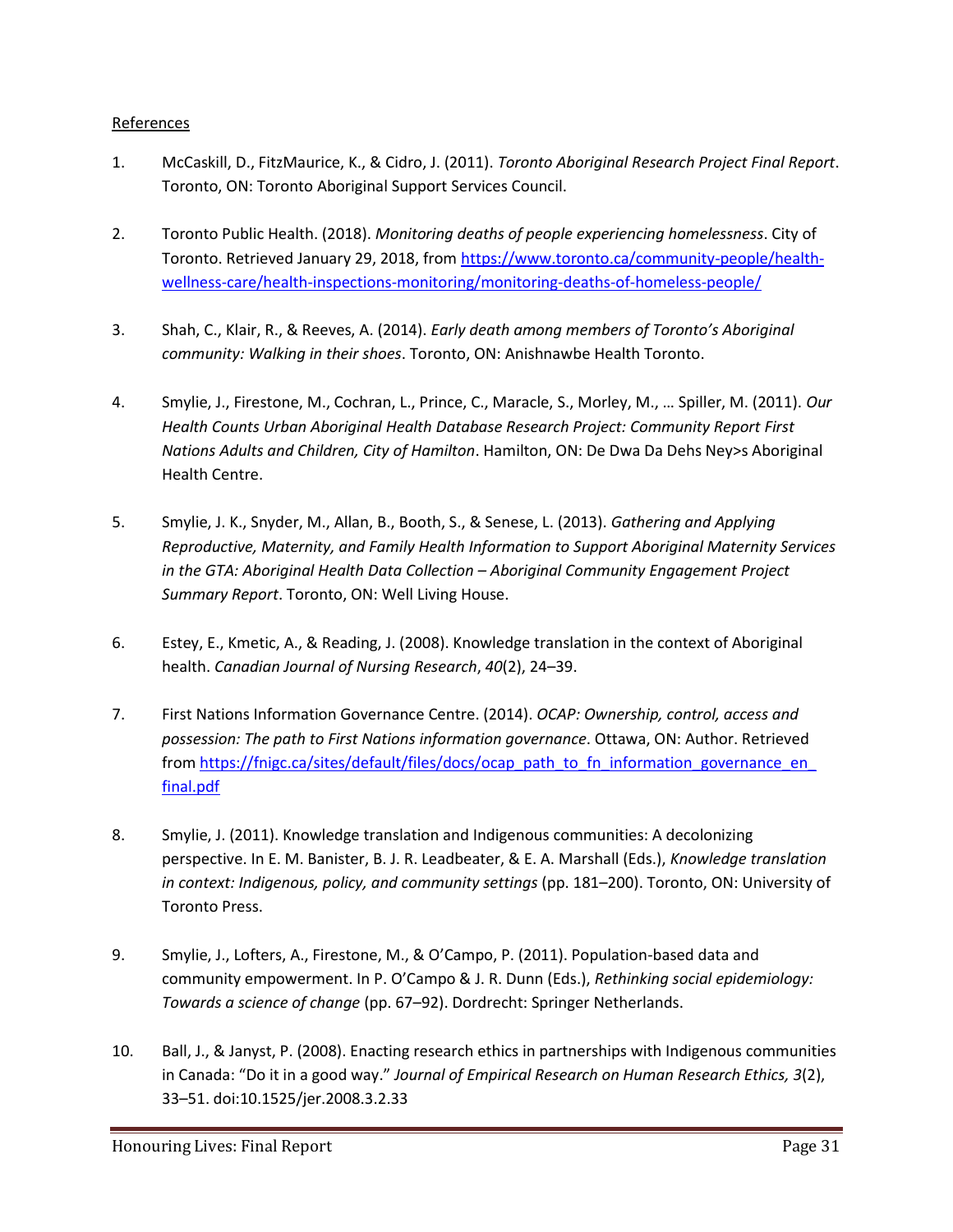- 11. Schnarch, B. (2004). Ownership, control, access, and possession (OCAP) or self-determination applied to research: A critical analysis of contemporary First Nations research and some options for First Nations communities. *Journal of Aboriginal Health*, *1*(1), 80–94.
- 12. World Health Organization. (2014). *Verbal autopsy standards: The 2014 WHO verbal autopsy instrument*. Geneva: Author.
- 13. Guirguis-Younger, M., Runnels, V., Aubry, T., & Turnbull, J. (2006). Carrying out a social autopsy of deaths of persons who are homeless. *Evaluation and Program Planning, 29*, 44-54. doi:10.1016/j.evalprogplan.2005.11.001
- 14. Kovach, M. (2009). *Indigenous methodologies: Characteristics, conversations, and contexts*. Toronto, ON: University of Toronto Press.
- 15. Smith, L. T. (2012). *Decolonizing methodologies: Research and Indigenous peoples* (2nd Ed.). London: Zed Books.
- 16. Wilson, A. C. (2004). Reclaiming our humanity: Decolonization and the recovery of Indigenous knowledge. In D. A. Mihesuah & A. C. Wilson (Eds.), *Indigenizing the academy* (pp. 69–87). Lincoln, NE: University of Nebraska Press.
- 17. Tuck, E. (2015). Suspending damage: A letter to communities. *Harvard Educational Review*, *79*(3), 409–428. doi:10.17763/haer.79.3.n0016675661t3n15
- 18. Allan, B., & Smylie, J. (2015). *First Peoples, second class treatment: The role of racism in the health and well-being of Indigenous peoples in Canada*. Toronto, ON: Wellesley Institute. Retrieved from [http://www.wellesleyinstitute.com/wp-content/uploads/2015/02/Summary-](http://www.wellesleyinstitute.com/wp-content/uploads/2015/02/Summary-First-Peoples-Second-Class-Treatment-Final.pdf)[First-Peoples-Second-Class-Treatment-Final.pdf](http://www.wellesleyinstitute.com/wp-content/uploads/2015/02/Summary-First-Peoples-Second-Class-Treatment-Final.pdf)
- 19. Royal Commission on Aboriginal Peoples. (1996). *Report of the Royal Commission on Aboriginal Peoples*. Ottawa, ON: Indian and Northern Affairs Canada. Retrieved from [https://www.bac](https://www.bac-lac.gc.ca/eng/discover/aboriginal-heritage/royal-commission-aboriginal-peoples/Pages/final-report.aspx)[lac.gc.ca/eng/discover/aboriginal-heritage/royal-commission-aboriginal-peoples/Pages/final](https://www.bac-lac.gc.ca/eng/discover/aboriginal-heritage/royal-commission-aboriginal-peoples/Pages/final-report.aspx)[report.aspx](https://www.bac-lac.gc.ca/eng/discover/aboriginal-heritage/royal-commission-aboriginal-peoples/Pages/final-report.aspx)
- 20. Truth and Reconciliation Commission of Canada. (2015). *Honouring the truth, reconciling for the future: Summary of the final report of the Truth and Reconciliation Commission of Canada*. Winnipeg, MB: Author. Retrieved from<http://www.trc.ca/websites/trcinstitution/index.php?p=3>
- 21. Ansloos, J. P. (2018). *The medicine of peace: Indigenous youth decolonizing healing and resisting violence*. Halifax, NS: Fernwood.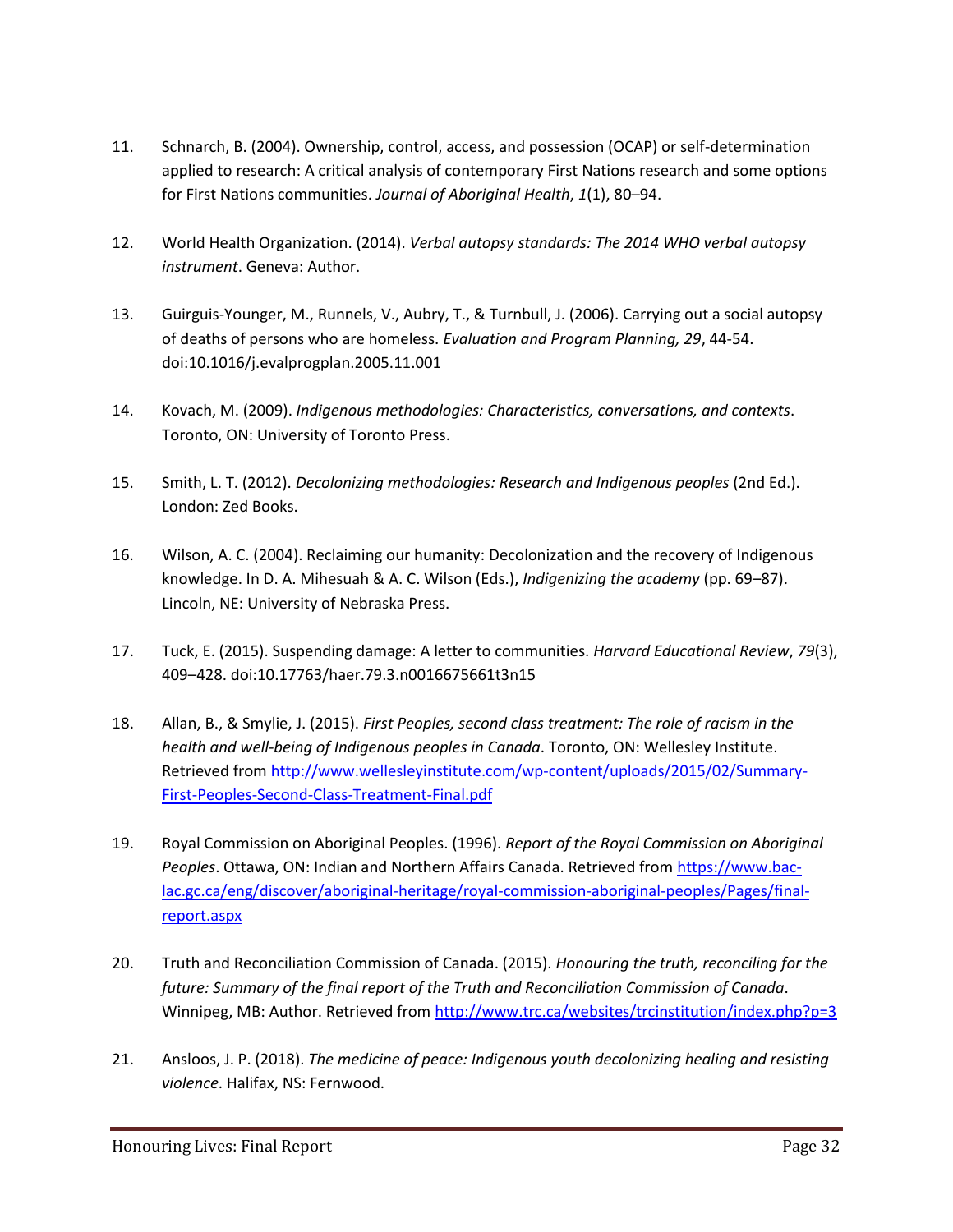- 22. Daigle, M. (2018). Resurging through Kishiichiwan: The spatial politics of Indigenous water relations. *Decolonization: Indigeneity, Education & Society, 7*(1), 159-172.
- 23. Konsmo, E.M. & Pacheco, A.M.K. (2016). *Violence on the land, violence on our bodies: Building an Indigenous response to environmental violence*. Toronto, ON: Women's Earth Alliance and the Native Youth Sexual Health Network. Retrieved from [http://landbodydefense.org/uploads/files/](http://landbodydefense.org/uploads/files/VLVBReportToolkit2016.pdf) [VLVBReportToolkit2016.pdf](http://landbodydefense.org/uploads/files/VLVBReportToolkit2016.pdf)
- 24. Mowbray, M. (Ed.). (2007). *Social determinants and Indigenous health: The international experience and its policy implications*. Geneva: World Health Organization Commission on Social Determinants of Health.
- 25. O'Brien, K., Xavier, C., Maddox, R., Laliberte, N., Wolfe, S., & Smylie, J. (2018). *Our Health Counts Toronto — Residential Schools*. Toronto, ON: Well Living House. Retrieved from [http://www.welllivinghouse.com/wp-content/uploads/2018/02/Residential-Schools-OHC-](http://www.welllivinghouse.com/wp-content/uploads/2018/02/Residential-Schools-OHC-Toronto.pdf)[Toronto.pdf](http://www.welllivinghouse.com/wp-content/uploads/2018/02/Residential-Schools-OHC-Toronto.pdf)
- 26. Reading, J. (Ed.). (2015). *State of the world's Indigenous peoples: Indigenous peoples' access to health services*. United Nations Department of Economic and Social Affairs. New York, NY: United Nations. Retrieved fro[m https://www.un.org/development/desa/indigenouspeoples/wp](https://www.un.org/development/desa/indigenouspeoples/wp-content/uploads/sites/19/2018/03/The-State-of-The-Worlds-Indigenous-Peoples-WEB.pdf)[content/uploads/sites/19/2018/03/The-State-of-The-Worlds-Indigenous-Peoples-WEB.pdf](https://www.un.org/development/desa/indigenouspeoples/wp-content/uploads/sites/19/2018/03/The-State-of-The-Worlds-Indigenous-Peoples-WEB.pdf)
- 27. Indigenous Services Canada. (2018, November 30). Reducing the number of Indigenous children in care. Retrieved February 4, 2019, from [https://www.sac-isc.gc.ca/eng/1541187352297/](https://www.sacisc.gc.ca/eng/1541187352297/1541187392851) [1541187392851](https://www.sacisc.gc.ca/eng/1541187352297/1541187392851)
- 28. John, E. (2016). *Indigenous resilience, connectedness and reunification: From root causes to root solutions: A report on Indigenous child welfare in British Columbia*. Victoria, BC: British Columbia Ministry of Children & Family Development. Retrieved fro[m http://fns.bc.ca/wp](http://fns.bc.ca/wp-content/uploads/2017/01/Final-Report-of-Grand-Chief-Ed-John-re-Indig-Child-Welfare-in-BC-November-2016.pdf)[content/uploads/2017/01/Final-Report-of-Grand-Chief-Ed-John-re-Indig-Child-Welfare-in-BC-](http://fns.bc.ca/wp-content/uploads/2017/01/Final-Report-of-Grand-Chief-Ed-John-re-Indig-Child-Welfare-in-BC-November-2016.pdf)[November-2016.pdf](http://fns.bc.ca/wp-content/uploads/2017/01/Final-Report-of-Grand-Chief-Ed-John-re-Indig-Child-Welfare-in-BC-November-2016.pdf)
- 29. Baskin, C. (2007). Aboriginal youth talk about structural determinants as the causes of their homelessness. *First Peoples Child & Family Review, 3*(3): 31–42.
- 30. Menzies, P. (2009). Homeless Aboriginal men: Effects of intergenerational trauma. In J.D. Hulchanski, P. Campsie, S. Chau, S. Hwang, & E. Paradis (Eds.), *Finding home: Policy options for addressing homelessness in Canada*. Toronto, ON: Cities Centre, University of Toronto Press.
- 31. City of Toronto. (2018). *Toronto Street Needs Assessment 2018 Results Report*. Toronto, ON: Author. Retrieved fro[m https://www.toronto.ca/wp-content/uploads/2018/11/99be-2018-SNA-](https://www.toronto.ca/wp-content/uploads/2018/11/99be-2018-SNA-Results-Report.pdf)[Results-Report.pdf](https://www.toronto.ca/wp-content/uploads/2018/11/99be-2018-SNA-Results-Report.pdf)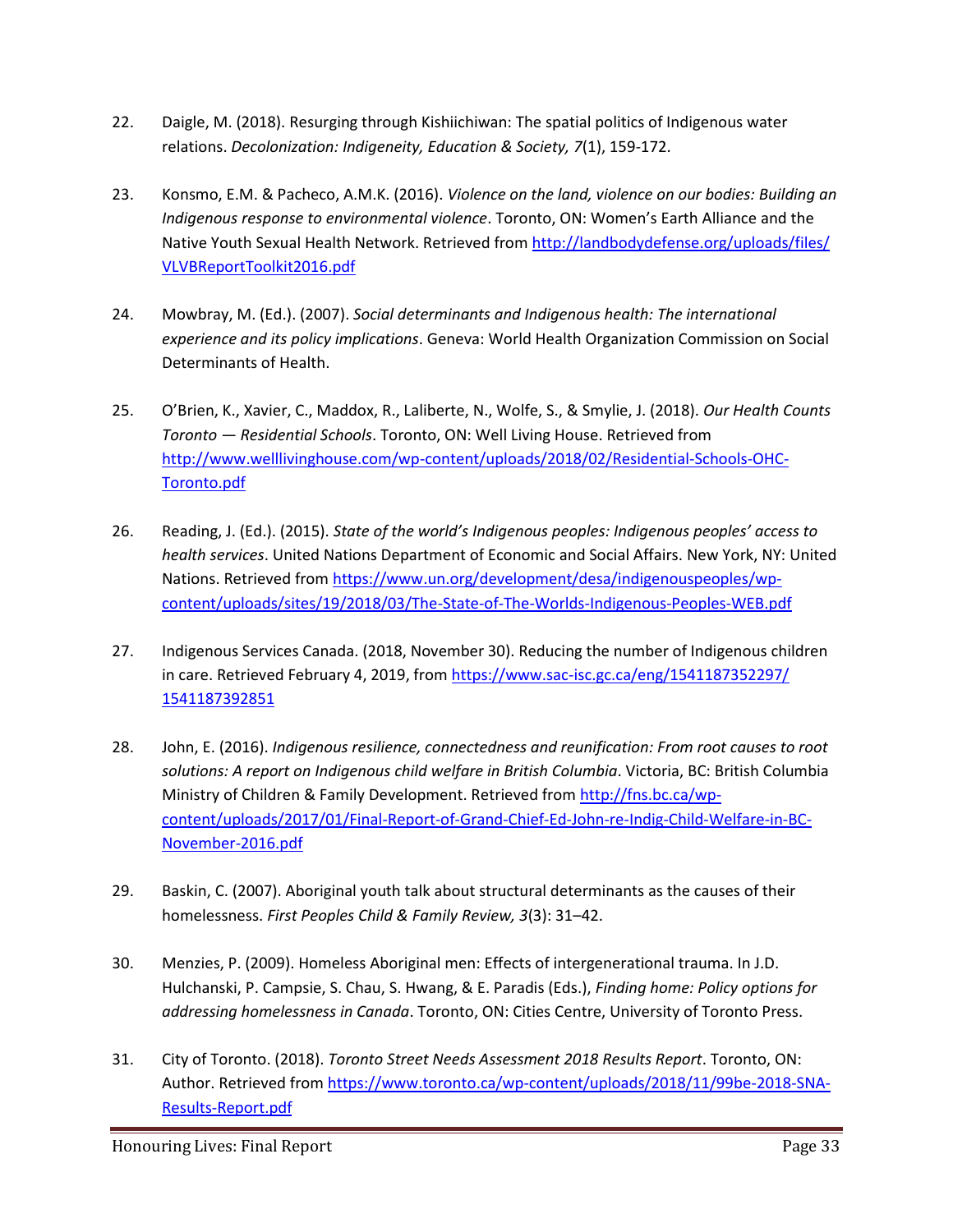- 32. Chansonneuve, D. (2007). *Addictive behaviours among Aboriginal people in Canada*. Ottawa, ON: Aboriginal Healing Foundation.
- 33. O'Brien, K., Xavier, C., Maddox, R., Laliberte, N., Wolfe, S., & Smylie, J. (2018). *Our Health Counts Toronto — Violence and Abuse*. Toronto, ON: Well Living House. Retrieved from [http://www.welllivinghouse.com/wp-content/uploads/2018/02/Violence-Abuse-OHC-](http://www.welllivinghouse.com/wp-content/uploads/2018/02/Violence-Abuse-OHC-Toronto.pdf)[Toronto.pdf](http://www.welllivinghouse.com/wp-content/uploads/2018/02/Violence-Abuse-OHC-Toronto.pdf)
- 34. Xavier, C., O'Brien, K., Maddox, R., Laliberte, N., Wolfe, S., & Smylie, J. (2018). *Our Health Counts Toronto — Discrimination*. Toronto, ON: Well Living House. Retrieved from <http://www.welllivinghouse.com/wp-content/uploads/2018/02/Discrimination-OHC-Toronto.pdf>
- 35. Jim Ward Associates. (2008). *Dealing effectively with Aboriginal homelessness in Toronto: Final report*. Toronto. ON: Author. Retrieved fro[m https://www.homelesshub.ca/sites/default/files/](https://www.homelesshub.ca/sites/default/files/attachments/biw3xtal.pdf) [attachments/biw3xtal.pdf](https://www.homelesshub.ca/sites/default/files/attachments/biw3xtal.pdf)
- 36. Patrick, C. (2014). *Aboriginal homelessness in Canada: A literature review*. Homeless Hub Paper #6. Toronto, ON: Canadian Homelessness Research Network Press.
- 37. Thistle, J. A. (2017). *Definition of Indigenous homelessness in Canada*. Toronto, ON: Canadian Observatory on Homelessness Press.
- 38. Kurtz, D. L. M., Nyberg, J. C., Van Den Tillaart, S., Mills, B., & The Okanagan Urban Aboriginal Health Research Collective. (2017). Silencing of voice: An act of structural violence: Urban Aboriginal women speak out about their experiences with health care. *International Journal of Indigenous Health*, *4*(1), 53–63. doi:10.18357/ijih41200812315
- 39. Xavier, C., O'Brien, K., Maddox, R., Laliberte, N., Wolfe, S., & Smylie, J. (2018). *Our Health Counts Toronto — Access to Health Care*. Toronto, ON: Well Living House. Retrieved from [http://www.welllivinghouse.com/wp-content/uploads/2018/02/Access-to-Health-Care-OHC-](http://www.welllivinghouse.com/wp-content/uploads/2018/02/Access-to-Health-Care-OHC-Toronto.pdf)[Toronto.pdf](http://www.welllivinghouse.com/wp-content/uploads/2018/02/Access-to-Health-Care-OHC-Toronto.pdf)
- 40. Browne, A. J., Smye, V. L., Rodney, P., Tang, S. Y., Mussell, B., & O'Neil, J. (2011). Access to primary care from the perspective of Aboriginal patients at an urban emergency department. *Qualitative Health Research, 21*(3), 333—348. doi:10.1177/1049732310385824
- 41. Cameron, B. L., Carmargo Plazas, M. D. P., Salas, A. S., Bourque Bearskin, R. L., & Hungler, K. (2014). Understanding inequalities in access to health care services for Aboriginal people: A call for nursing action. *Advances in Nursing Science, 37*(3), E1–E16. doi:10.1097/ANS.0000000000000039